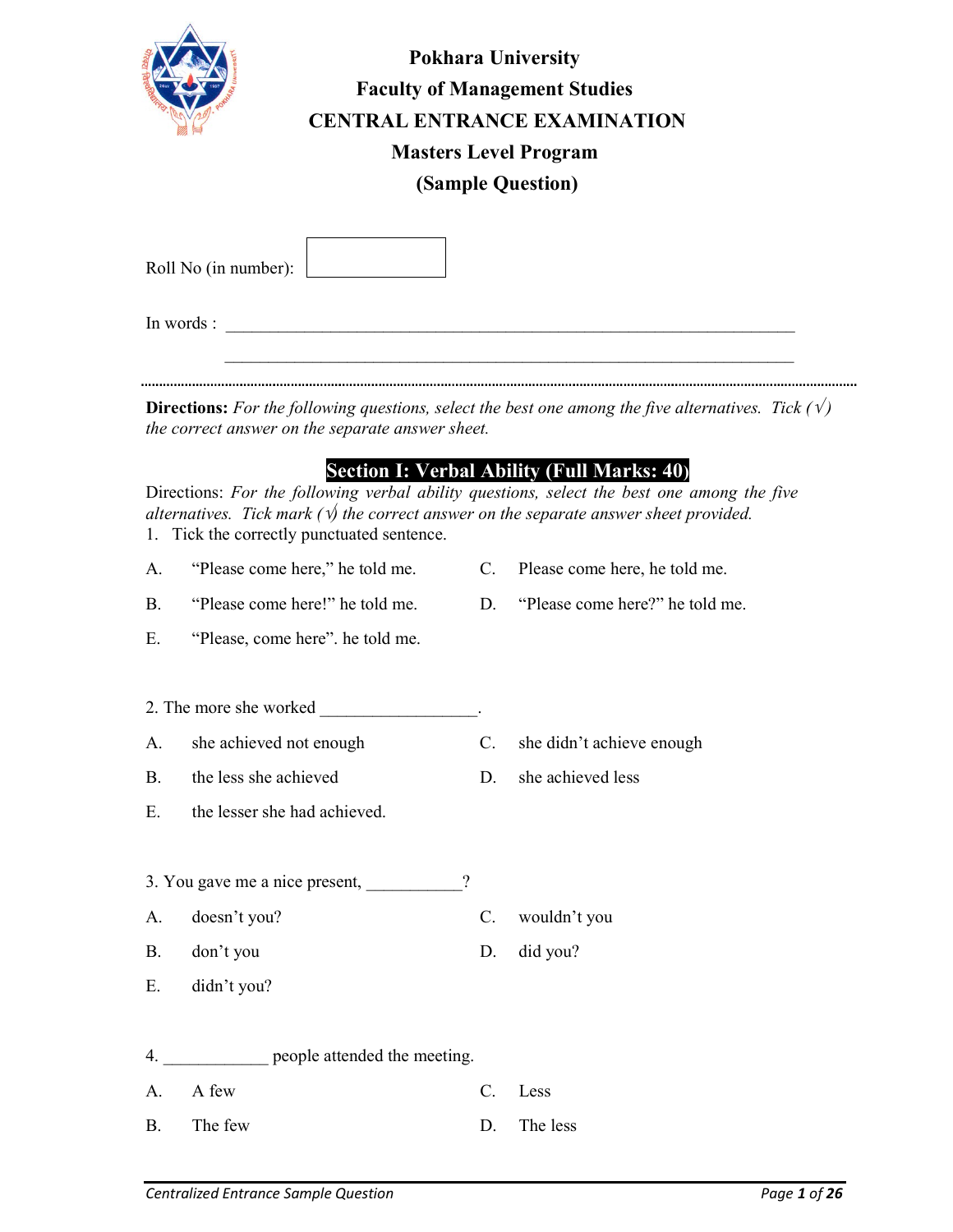|           | 5. I turned _____________ his request.                               |             |                      |
|-----------|----------------------------------------------------------------------|-------------|----------------------|
| А.        | up                                                                   | $C_{\cdot}$ | over                 |
|           | B. down                                                              | D.          | upon                 |
| E.        | in                                                                   |             |                      |
|           |                                                                      |             |                      |
|           | 6. No one can put ______________ this insult.                        |             |                      |
| А.        | with                                                                 | C.          | on                   |
| B. by     |                                                                      | D.          | about                |
|           | E. against                                                           |             |                      |
|           |                                                                      |             |                      |
|           | 7. He finished the work __________ single sitting.                   |             |                      |
| A. by     |                                                                      | $C_{\cdot}$ | on                   |
| <b>B.</b> | for                                                                  | D.          | with                 |
| Ε.        | at                                                                   |             |                      |
|           |                                                                      |             |                      |
|           | 8. I'm sure you'll have no __________ the exam.                      |             |                      |
| А.        | difficulty to pass                                                   | C.          | difficulties to pass |
| <b>B.</b> | difficulties passing                                                 | D.          | difficult to pass    |
| E.        | difficulty passing                                                   |             |                      |
|           |                                                                      |             |                      |
|           | 9. Although they are not rich, they always wear clothes.             |             |                      |
| A.        | respective                                                           | C.          | respected            |
| B.        | respectful                                                           | D.          | respectably          |
| Е.        | respectable                                                          |             |                      |
|           |                                                                      |             |                      |
|           | 10. At present the country is in need of a member of social workers. |             |                      |
| A.        | interested                                                           | C.          | selfish              |
| <b>B.</b> | self centered                                                        | D.          | interesting          |
| E.        | disinterested                                                        |             |                      |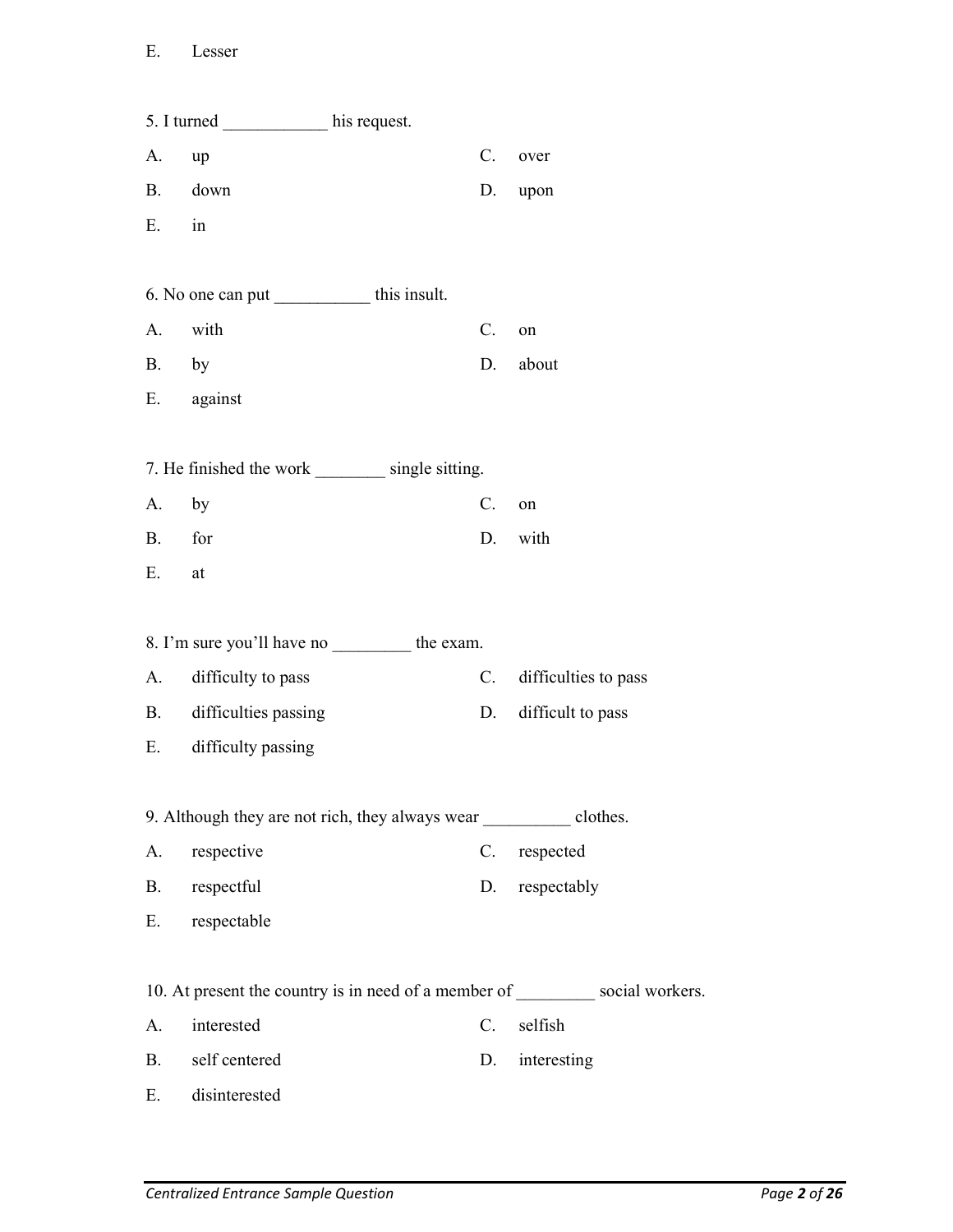|           | 11. Synonym of the word 'Indifference'' is          |             |                                                                                          |
|-----------|-----------------------------------------------------|-------------|------------------------------------------------------------------------------------------|
| A.        | different                                           | C.          | apathy                                                                                   |
| <b>B.</b> | similar                                             | D.          | aware                                                                                    |
| Е.        | awkward                                             |             |                                                                                          |
|           |                                                     |             |                                                                                          |
|           | 12. Antonym of the word 'rigorous' is               |             |                                                                                          |
| A.        | tough                                               | C.          | strange                                                                                  |
| <b>B.</b> | easy                                                | D.          | angry                                                                                    |
| Ε.        | neutral                                             |             |                                                                                          |
|           |                                                     |             |                                                                                          |
|           | 13. Euphemism means ______________.                 |             |                                                                                          |
| A.        | direct                                              | C.          | insincere                                                                                |
| <b>B.</b> | disrespectful                                       | D.          | roundabout expressions                                                                   |
| Ε.        | fun                                                 |             |                                                                                          |
|           |                                                     |             |                                                                                          |
|           |                                                     |             | 14. As the persons left the country, they became __________ until they got working visa. |
|           |                                                     |             |                                                                                          |
| A.        | emigrant                                            | C.          | refugees                                                                                 |
| <b>B.</b> | immigrant                                           | D.          | sheltered                                                                                |
| Ε.        | expatriates                                         |             |                                                                                          |
|           |                                                     |             |                                                                                          |
|           | 15. Would you mid<br>$\overline{?}$                 |             |                                                                                          |
| A.        | to open the door                                    | $C_{\cdot}$ | opened the door                                                                          |
| <b>B.</b> | open the door                                       | D.          | opening the door                                                                         |
| Е.        | to opened the door                                  |             |                                                                                          |
|           |                                                     |             |                                                                                          |
|           | 16. The girl was ashamed her behavior at the party. |             |                                                                                          |
| A.        | with                                                | $C_{\cdot}$ | by                                                                                       |
| B.        | of                                                  | D.          | to                                                                                       |
| Ε.        | on                                                  |             |                                                                                          |
|           |                                                     |             |                                                                                          |
|           | 17. He looks _________________ he is rich.          |             |                                                                                          |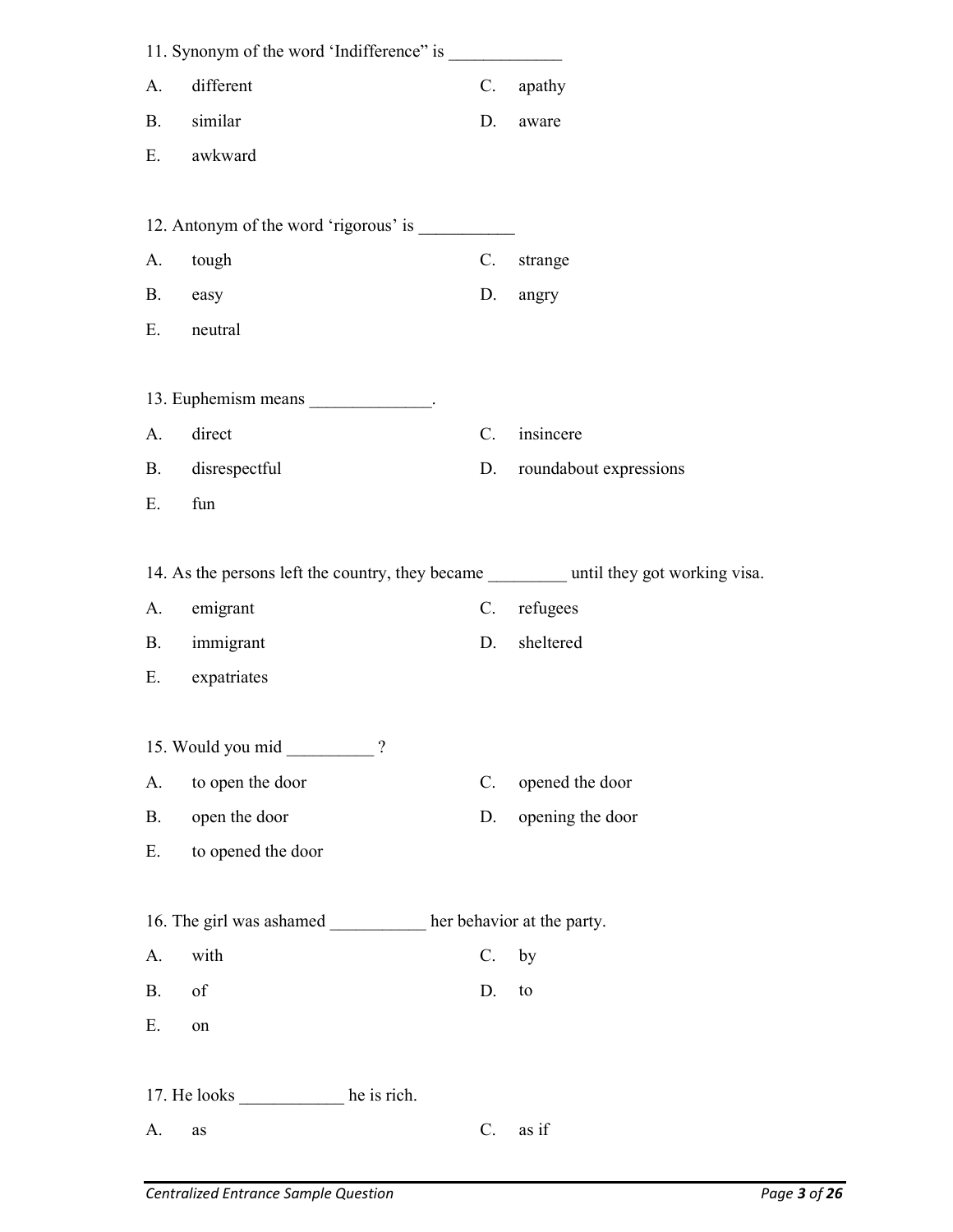| $\rm B.$  | that                                                                                                                                                                                                                                                                                                                                                                                                          | D.             | to                                                                            |
|-----------|---------------------------------------------------------------------------------------------------------------------------------------------------------------------------------------------------------------------------------------------------------------------------------------------------------------------------------------------------------------------------------------------------------------|----------------|-------------------------------------------------------------------------------|
| Ε.        | <b>SO</b>                                                                                                                                                                                                                                                                                                                                                                                                     |                |                                                                               |
|           |                                                                                                                                                                                                                                                                                                                                                                                                               |                |                                                                               |
|           | 18. The company owns _____________ in the city center.                                                                                                                                                                                                                                                                                                                                                        |                |                                                                               |
|           | A. a cars park                                                                                                                                                                                                                                                                                                                                                                                                |                | C. several car parks                                                          |
|           | B. a car's parks                                                                                                                                                                                                                                                                                                                                                                                              |                | D. a car park                                                                 |
|           | E. several car park                                                                                                                                                                                                                                                                                                                                                                                           |                |                                                                               |
|           | 19. I'll be with you in $\frac{1}{\sqrt{1-\frac{1}{\sqrt{1-\frac{1}{\sqrt{1-\frac{1}{\sqrt{1-\frac{1}{\sqrt{1-\frac{1}{\sqrt{1-\frac{1}{\sqrt{1-\frac{1}{\sqrt{1-\frac{1}{\sqrt{1-\frac{1}{\sqrt{1-\frac{1}{\sqrt{1-\frac{1}{\sqrt{1-\frac{1}{\sqrt{1-\frac{1}{\sqrt{1-\frac{1}{\sqrt{1-\frac{1}{\sqrt{1-\frac{1}{\sqrt{1-\frac{1}{\sqrt{1-\frac{1}{\sqrt{1-\frac{1}{\sqrt{1-\frac{1}{\sqrt{1-\frac{1}{\sqrt$ |                |                                                                               |
|           | A. one quarter of an hour                                                                                                                                                                                                                                                                                                                                                                                     | C.             | a quarter of one hour                                                         |
|           | B. a quarter of an hour                                                                                                                                                                                                                                                                                                                                                                                       | D.             | a quarter of hour                                                             |
|           | E. a quarter                                                                                                                                                                                                                                                                                                                                                                                                  |                |                                                                               |
|           | 20. His ____________ interest in painting led him to be a great painter.                                                                                                                                                                                                                                                                                                                                      |                |                                                                               |
|           |                                                                                                                                                                                                                                                                                                                                                                                                               | $C_{\cdot}$    | fond                                                                          |
| A.        | sharp                                                                                                                                                                                                                                                                                                                                                                                                         |                |                                                                               |
| <b>B.</b> | anxious                                                                                                                                                                                                                                                                                                                                                                                                       | D.             | keen                                                                          |
| Е.        | acute                                                                                                                                                                                                                                                                                                                                                                                                         |                |                                                                               |
|           | 21. The doctor advised him to abstain ____________ drinking.                                                                                                                                                                                                                                                                                                                                                  |                |                                                                               |
| A.        | over                                                                                                                                                                                                                                                                                                                                                                                                          | $\mathbb{C}$ . | on                                                                            |
| <b>B.</b> | of                                                                                                                                                                                                                                                                                                                                                                                                            | D.             | with                                                                          |
| Ε.        | from                                                                                                                                                                                                                                                                                                                                                                                                          |                |                                                                               |
|           |                                                                                                                                                                                                                                                                                                                                                                                                               |                | 22. last four years the world economy has sharply contrasted with the past.   |
| A.        | For                                                                                                                                                                                                                                                                                                                                                                                                           | $C$ .          | Over                                                                          |
| <b>B.</b> | In                                                                                                                                                                                                                                                                                                                                                                                                            | D.             | Within                                                                        |
| Ε.        | On                                                                                                                                                                                                                                                                                                                                                                                                            |                |                                                                               |
|           | works.                                                                                                                                                                                                                                                                                                                                                                                                        |                | 23. Shakespeare was writer of his time whose fame rests on different literary |
| A.        | profound                                                                                                                                                                                                                                                                                                                                                                                                      | $C$ .          | prolific                                                                      |
| <b>B.</b> | varied                                                                                                                                                                                                                                                                                                                                                                                                        | D.             | skillful                                                                      |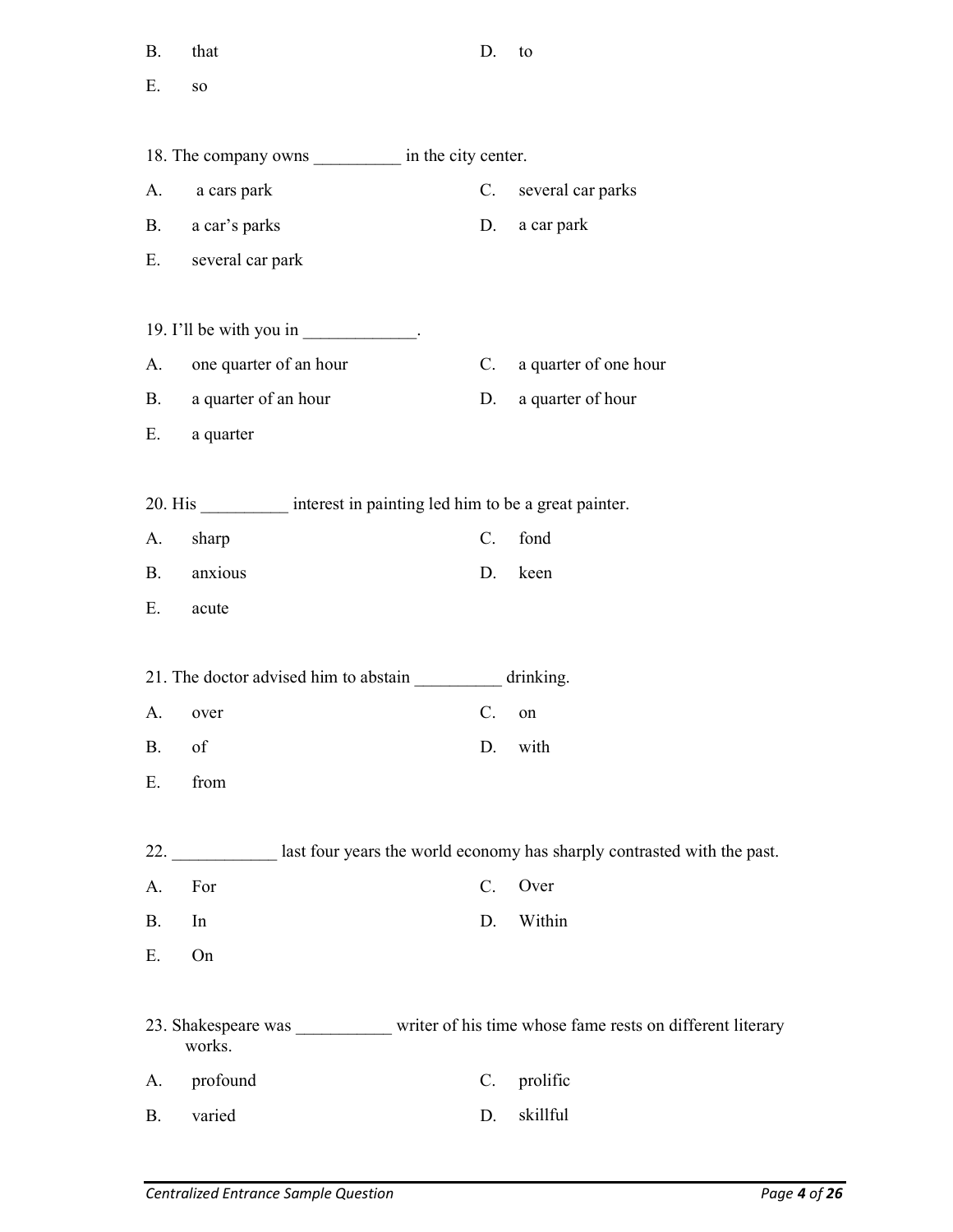|           | 24. This tastes lovely. What's in                                                   | $\overline{?}$ |                                                                                          |
|-----------|-------------------------------------------------------------------------------------|----------------|------------------------------------------------------------------------------------------|
| A.        | a sauce                                                                             | C.             | the sauces                                                                               |
| <b>B.</b> | the sauce                                                                           | D.             | sauces                                                                                   |
| Ε.        | sauce                                                                               |                |                                                                                          |
|           |                                                                                     |                |                                                                                          |
|           | 25. ______________ arrived for you this morning.                                    |                |                                                                                          |
| A.        | Furniture                                                                           | $C_{\cdot}$    | Some furniture                                                                           |
|           | B. The furnitures                                                                   | D.             | A furniture                                                                              |
|           | E. Some furnitures                                                                  |                |                                                                                          |
|           |                                                                                     |                |                                                                                          |
|           |                                                                                     |                | 26. The downfall of economic progress was _________ to the factor of peace and security. |
| A.        | caused                                                                              |                | C. prescribed                                                                            |
|           | B. ascribed                                                                         | D.             | taken                                                                                    |
|           | E. considered                                                                       |                |                                                                                          |
|           |                                                                                     |                |                                                                                          |
|           | 27. He spoke in the meeting ____________ any meaning that could refer to something. |                |                                                                                          |
| A.        | devoid of                                                                           | $C_{\cdot}$    | beside                                                                                   |
| <b>B.</b> | except                                                                              | D.             | unless                                                                                   |
| Ε.        | until                                                                               |                |                                                                                          |
|           |                                                                                     |                |                                                                                          |
|           | his mistake.                                                                        |                | 28. He spoke in indirect way, his words that he wanted to have some excuse for           |
| A.        | meant                                                                               | $C$ .          | inferred                                                                                 |
| <b>B.</b> | said                                                                                | D.             | implied                                                                                  |
| Ε.        | None of the above                                                                   |                |                                                                                          |
|           |                                                                                     |                |                                                                                          |
| A.        | 29. Most executives don't object<br>that I call                                     | $C_{\cdot}$    | them by their first names.<br>for calling                                                |
| <b>B.</b> | to my calling                                                                       | D.             | that I do call                                                                           |
| Ε.        | my calling                                                                          |                |                                                                                          |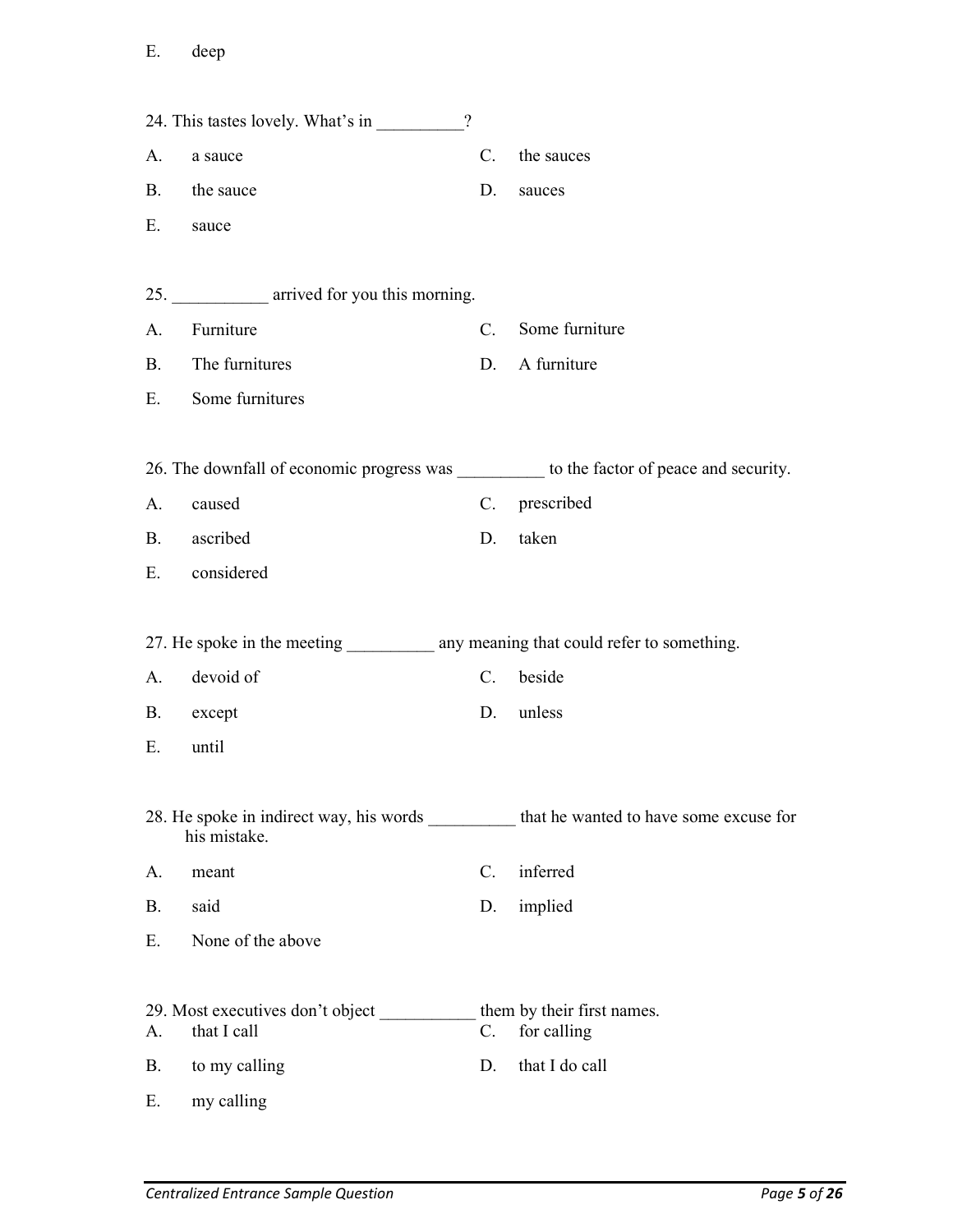30. Travelers \_\_\_\_\_\_\_\_\_ their reservations well in advance if they want to travel during the Diwali holidays. A. had better to get C. had gotten better B. had to get better D. had better get E. had better got 31. To generate income, magazine publishers must decide whether to increase the subscription price or \_\_\_\_\_\_\_\_\_\_. A. to sell advertising C. selling advertising B. if they should sell advertising D. sold advertising E. sell advertising 32. All of the people at this conference are \_\_\_\_\_\_\_\_\_\_\_\_. A. Mathematic teachers C. Mathematics teachers B. Mathematics teacher D. Mathematics' teacher E. Mathematic's teachers 33. The PM  $\qquad \qquad$  the president at latter's residence. A. visited C. saw B. called upon D. summoned E. contacted 34. The correct meaning of 'eccentric' is: A. noble C. reverend B. mad D. lunatic E. unusual 35. Do you have about it? A. an information C. some information B. information D. few information E. any informations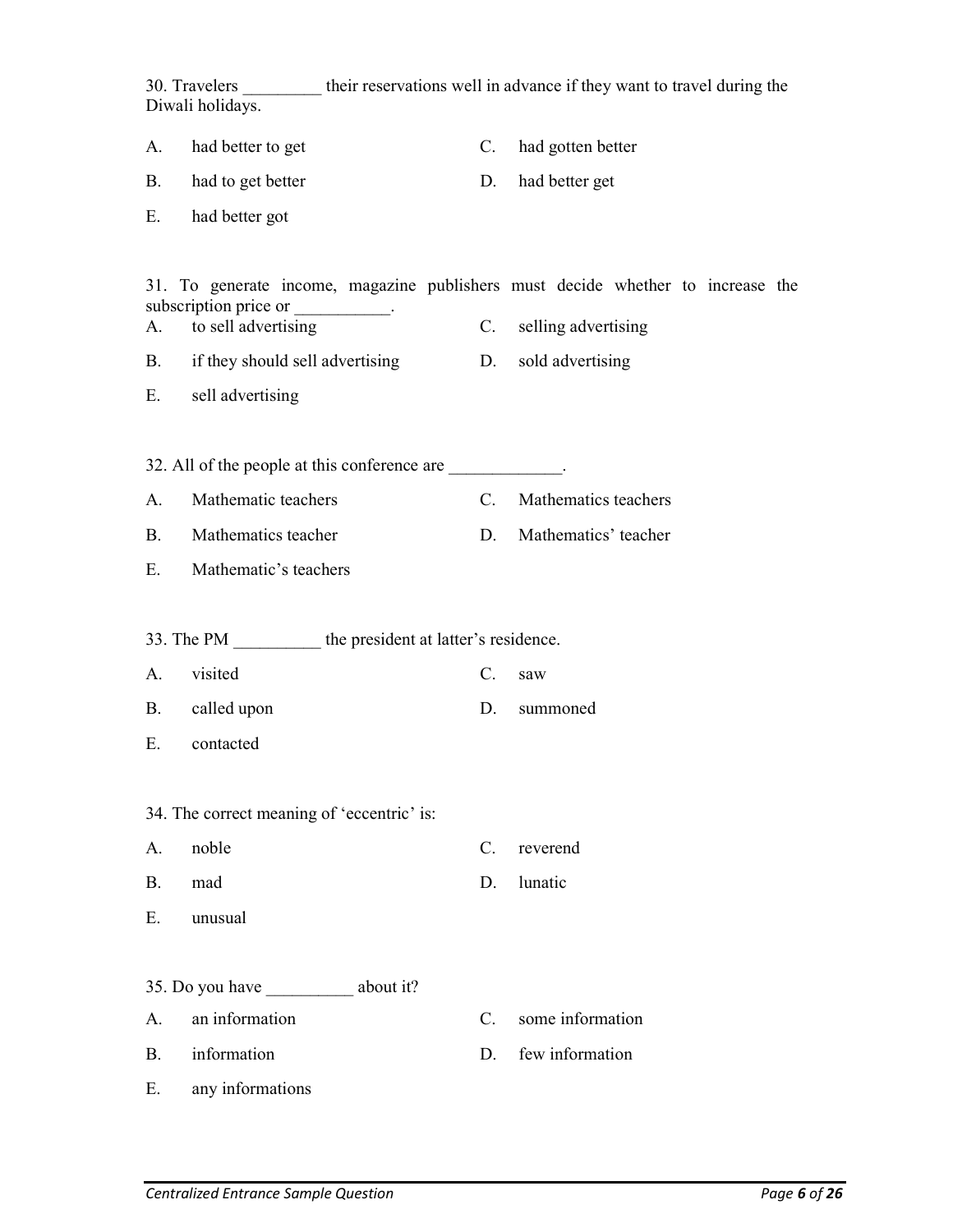|           | 36. He killed two birds one shot.                                         |                 |                                           |
|-----------|---------------------------------------------------------------------------|-----------------|-------------------------------------------|
| A.        | on                                                                        | C.              | with                                      |
| B.        | from                                                                      | D.              | to                                        |
| Ε.        | by                                                                        |                 |                                           |
|           |                                                                           |                 |                                           |
|           | 37. Because of the economic<br>deficit.                                   |                 | in 1960, most countries had to face trade |
| A.        | oppression                                                                | $C_{\cdot}$     | hassle                                    |
| B.        | restriction                                                               | D.              | depression                                |
| Е.        | operation                                                                 |                 |                                           |
|           |                                                                           |                 |                                           |
|           | 38. How are you going to have your hair cut? During summer I a going to . |                 |                                           |
| A.        | cut it short                                                              | $C_{\cdot}$     | have it shortly cut                       |
| <b>B.</b> | cut it shortly                                                            | D.              | have it cut short                         |
| Ε.        | have cut it                                                               |                 |                                           |
|           |                                                                           |                 |                                           |
|           | 39. Did he get a new shirt? Yes he _________.                             |                 |                                           |
| A.        | bought himself one                                                        | $\mathcal{C}$ . | bought one himself                        |
| В.        | bought for himself one                                                    | D.              | bought him one                            |
| Ε.        | bought one for himself                                                    |                 |                                           |
|           |                                                                           |                 |                                           |
|           | 40. Why is John so late? I do not know                                    |                 |                                           |
| A.        | what can the reason be                                                    | $\mathcal{C}$ . | what the reason be                        |
| <b>B.</b> | can what the reason be                                                    | D.              | what the reason can be                    |
| Ε.        | what's the reason can be                                                  |                 |                                           |

## Section II: Quantitative Ability (Full Marks : 40)

Directions: For the following questions, select the best of the answer choices given. Tick ( $\psi$ ) the correct answer on the separate answer sheet.

41. The present ages of three persons in proportions 4 : 7 : 9. Eight years ago, the sum of their ages was 56. Find their present ages (in years). A. 8, 20, 28 C. 20, 35, 45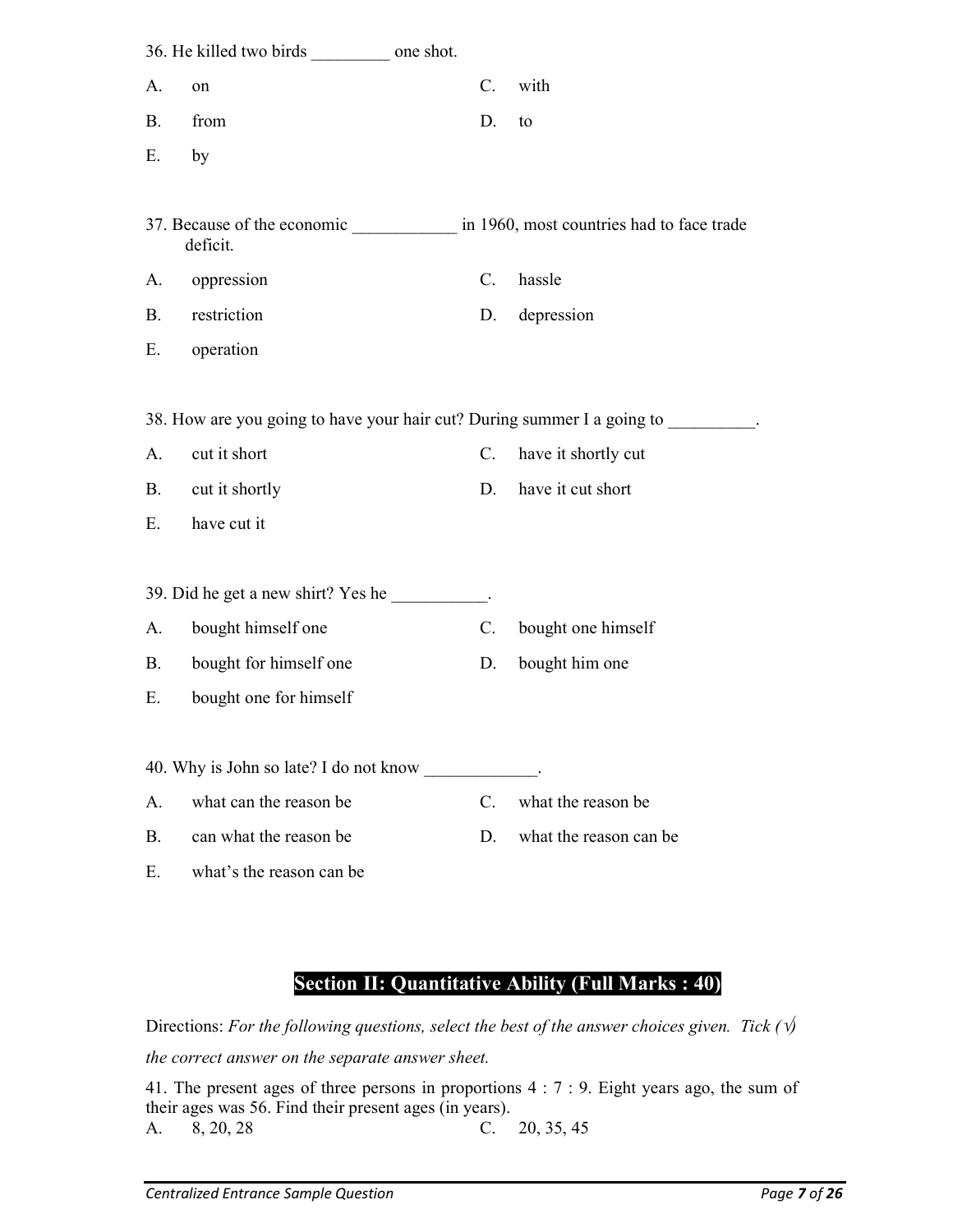| <b>B.</b>        | 16, 28, 36                                                                                 | D.             | 21,24,28                                                                                              |
|------------------|--------------------------------------------------------------------------------------------|----------------|-------------------------------------------------------------------------------------------------------|
| Е.               | None of these                                                                              |                |                                                                                                       |
|                  |                                                                                            |                |                                                                                                       |
| А.               | be drawn from the box, if at least one black ball is to be included in the draw?<br>48     | C.             | 42. A box contains 2 white balls, 3 black balls and 4 red balls. In how many ways can 3 balls<br>64   |
| В.               | 96                                                                                         | D.             | 120                                                                                                   |
| Ε.               | 84                                                                                         |                |                                                                                                       |
|                  |                                                                                            |                |                                                                                                       |
| A.               | 43. Which of the following statement is correct?<br>$\sqrt{16} + \sqrt{3} = \sqrt{16} + 3$ |                | C. $\sqrt{12} \times \sqrt{3} - \sqrt{12 \times 3}$                                                   |
| B.               | $\sqrt{15}$ - $\sqrt{5}$ = $\sqrt{10}$                                                     | D.             | Both A and C                                                                                          |
| Ε.               | Both A and B                                                                               |                |                                                                                                       |
|                  |                                                                                            |                |                                                                                                       |
| А.               | the fraction of the work that is left is:<br>1/4                                           | $C_{\cdot}$    | 44. A can do a work in 15 days and B in 20 days. If they work on it together for 4 days, then<br>1/10 |
|                  |                                                                                            |                |                                                                                                       |
| Β.               | 7/15                                                                                       | D.             | 8/15                                                                                                  |
| Ε.               | 1/5                                                                                        |                |                                                                                                       |
|                  | 25%, then the value of x is:                                                               |                | 45. The cost price of 20 articles is the same as the selling price of x articles. If the profit is    |
| A.               | 15                                                                                         | $\mathbb{C}$ . | 18                                                                                                    |
| Β.               | 16                                                                                         | D.             | 25                                                                                                    |
| Ε.               | 32                                                                                         |                |                                                                                                       |
|                  |                                                                                            |                |                                                                                                       |
| A.               | respectively. What percentage of the total votes did the winning candidate get?<br>47%     | $C_{\cdot}$    | 46. Three candidates contested an election and received 1136, 7636 and 11628 votes<br>57%             |
| Β.               | 60%                                                                                        | D.             | 65%                                                                                                   |
| Ε.               | 51%                                                                                        |                |                                                                                                       |
|                  |                                                                                            |                |                                                                                                       |
|                  |                                                                                            |                | 47. A man buys a cycle for Rs. 1400 and sells it at a loss of 15%. What is the selling price of       |
| the cycle?<br>А. | Rs. 1090                                                                                   | $\mathbb{C}$ . | Rs. 1160                                                                                              |
| Β.               | Rs. 1190                                                                                   | D.             | Rs. 1202                                                                                              |

E. Rs. 1240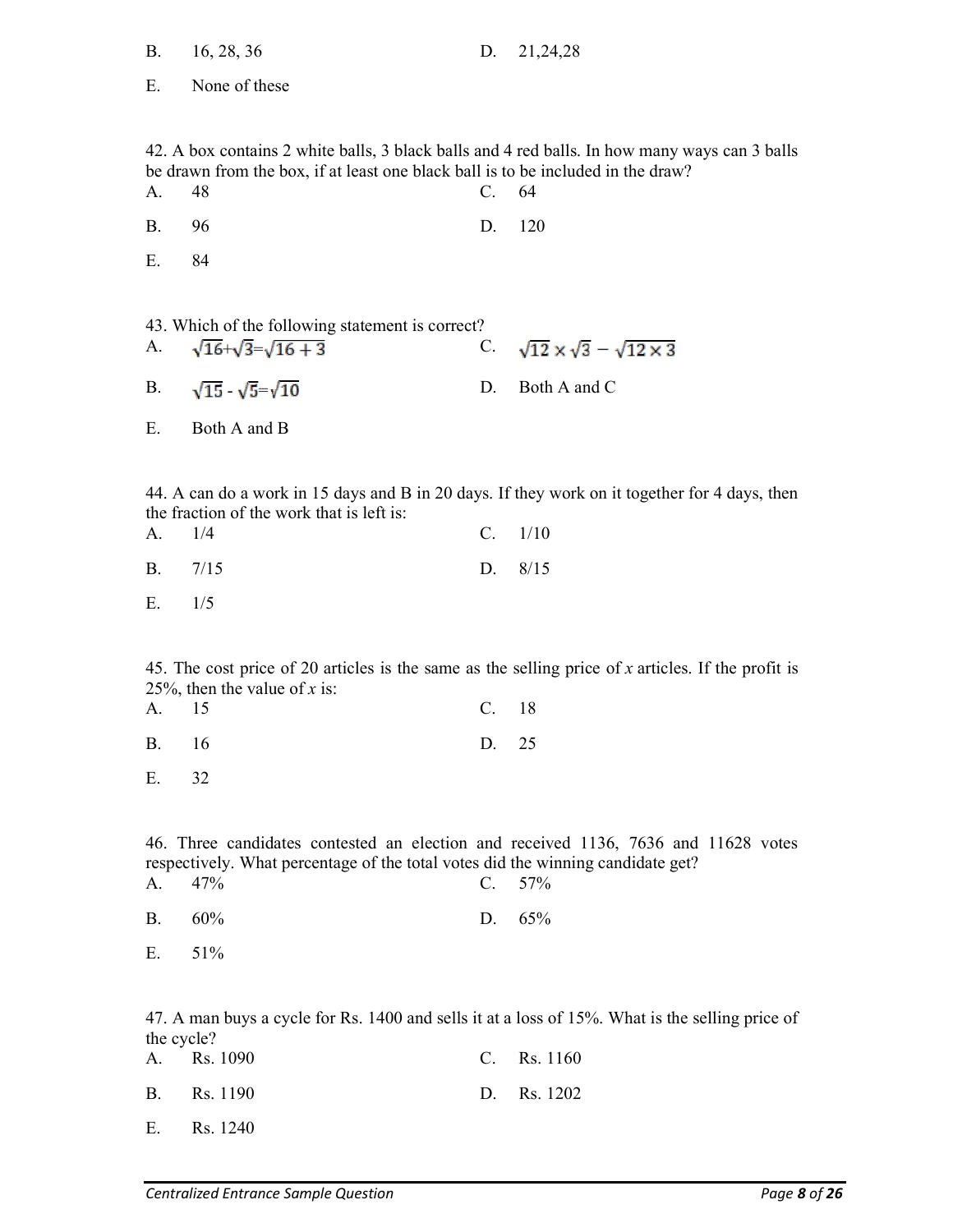48. What is the sum of two consecutive even numbers, the difference of whose squares is 84?

- A. 34 C. 38 B. 42 D. 46
- E. 54

49. Two students appeared at an examination. One of them secured 9 marks more than the other and his marks was 56% of the sum of their marks. The marks obtained by them are: A. 39, 30 C. 41, 32

- B. 42, 33 D. 43, 34
- E. 40, 32
- 50. If k is a number such that  $0 \le k \le 1$ , then which of the following is true? A.  $\sqrt{k} = 1$  C.  $\sqrt{k} < 1$
- B.  $\sqrt{k} > 1$  D.  $\sqrt{k} > = 1$

E.  $\sqrt{k} = 1$ 

51. If A =  $x\%$  of y and B =  $y\%$  of x, then which of the following is true

- A. A is smaller than B C. A is greater than B
- B. Relationship between A and B cannot D. A is equal to B be determined

E. None of these

- 52. If 1 10  $(x^2-3x+2)$   $x-2$  $3x + 7$  $\frac{3x+7}{2-3x+2} = \frac{71}{x-2} - \frac{10}{x-1}$  $\overline{\phantom{0}}$  $=$  $-3x+$  $^{+}$  $x-2$  x A  $x^2-3x$  $\frac{x+7}{x+7} = \frac{A}{2} - \frac{10}{x}$ , then  $A = ...$
- A. 13 C. 7
- B. 13 D. 7
- E. 10

53. The average weight of A, B and C is 45 kg. If the average weight of A and B be 40 kg and that of B and C be 43 kg, then the weight of B is:

| A. 17 kg |  | C. $20 \text{ kg}$ |
|----------|--|--------------------|
| B. 26 kg |  | D. $31 \text{ kg}$ |
| E. 25 kg |  |                    |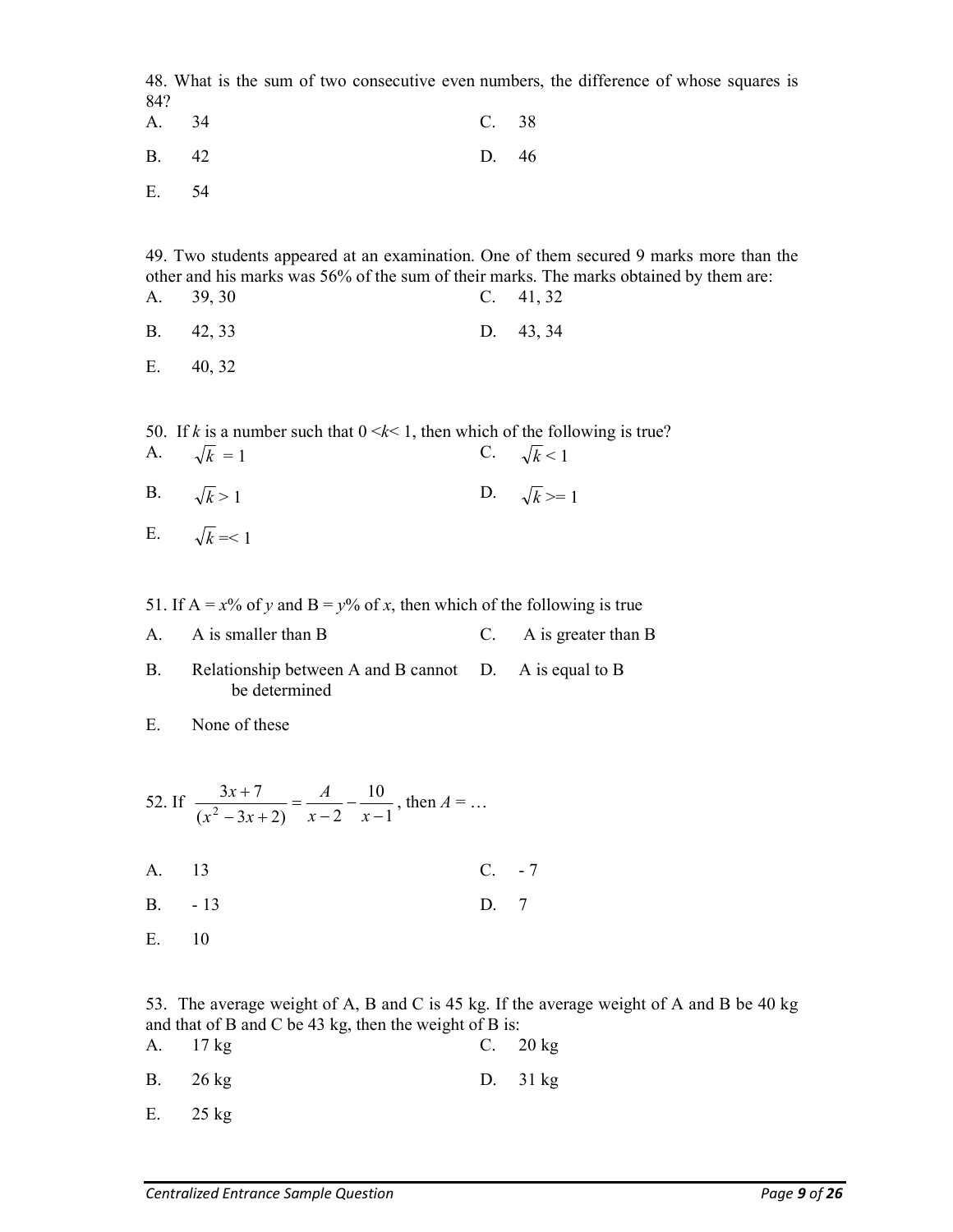54. Simran started a software business by investing \$50,000. After six months, Nanda joined her with a capital of \$80,000. After 3 years, they earned a profit of \$24,500. What was Simran's share in the profit?

| A. \$9423  | $C. \quad $10250$ |
|------------|-------------------|
| B. \$10500 | D. \$12500        |
| E. \$10000 |                   |

55. In a certain school, 20% of students are below 8 years of age. The number of students above 8 years of age is  $(2/3)$  of the number of students of 8 years of age which is 48. What is the total number of students in the school?

| A. 80 |               | C. 100 |
|-------|---------------|--------|
|       | <b>B.</b> 120 | D. 150 |
|       | E. 200        |        |

56. In an election between two candidates, one got 55% of the total valid votes, 20% of the votes were invalid. If the total number of votes was 7500, the number of valid votes that the other candidate got, was:

| A. 2700 | C. 2900 |
|---------|---------|
| B. 3000 | D. 3100 |

E. 3250

57. If  $f(x) = \begin{cases} x^2 & \text{if } x \neq 0 \\ y & \text{if } x = 0 \end{cases}$  $\overline{\phantom{a}}$  $=\begin{cases} 2x-3 & \text{for } x \ge 0 \\ x & \text{for } x < 2 \end{cases}$  $f(x) = \begin{cases} 2x-3 & \text{for } x \ge 2 \\ x & \text{for } x < 2 \end{cases}$  $f(x) = \begin{cases} 2x-3 & \text{for } x \ge 2 \\ 0 & \text{for } x > 2 \end{cases}$ , then  $f(1)$  is equal to A.  $2f(2)$  C.  $f(2)$ B.  $(1/2) f(2)$  D.  $-f(2)$ E.  $4f(2)$ 

58. The ratio between the perimeter and the breadth of a rectangle is 5 : 1. If the area of the rectangle is 216 sq. cm, what is the length of the rectangle?

| A. 16 cm | C. $18 \text{ cm}$ |
|----------|--------------------|
| B. 24 cm | D. $30 \text{ cm}$ |
| E. 35 cm |                    |

59. In how many different ways can the letters of the word 'LEADING' be arranged in such a way that the vowels always come together? A. 360 C. 480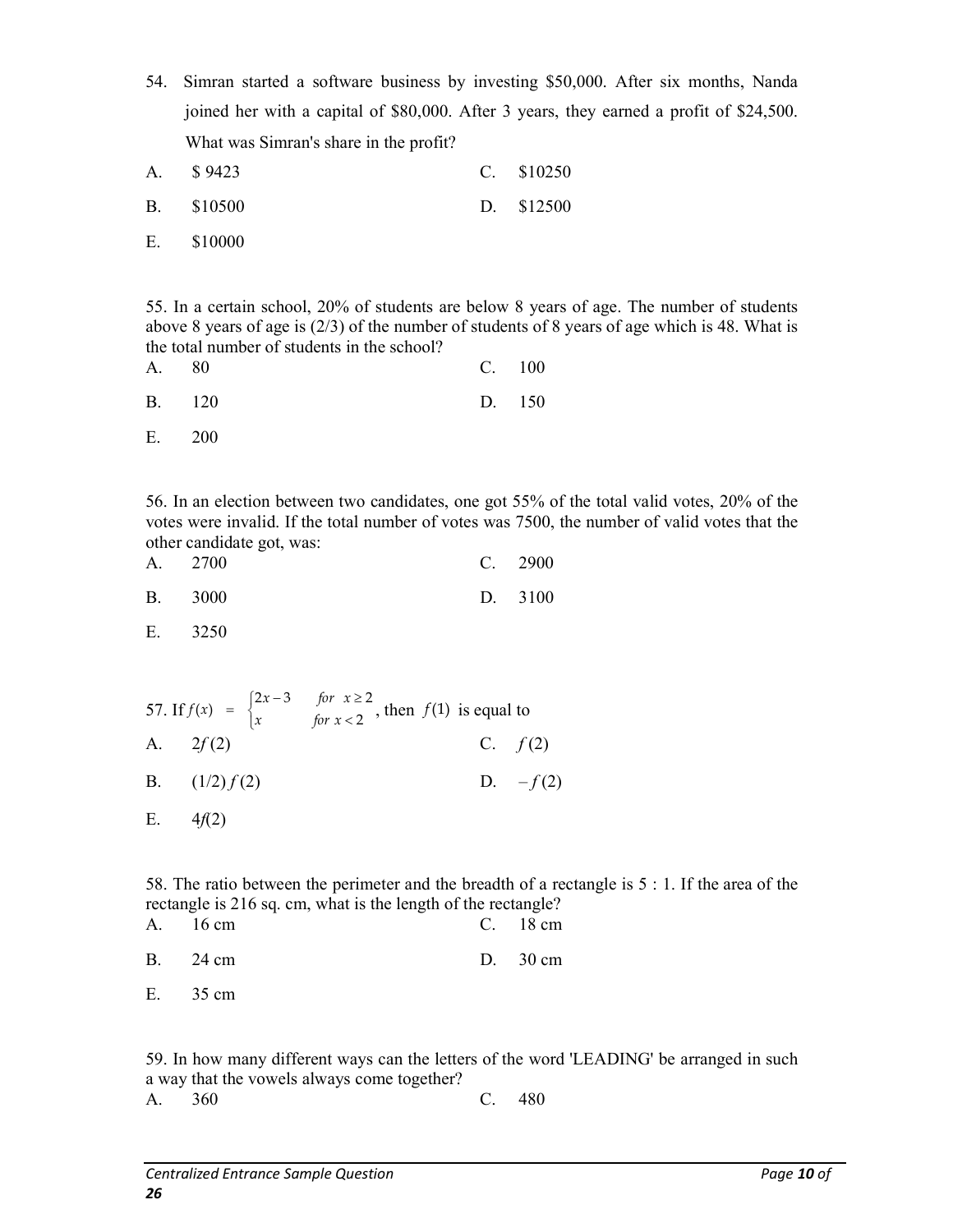| <b>B.</b> | 720             | D.     | 5040                                                                                    |
|-----------|-----------------|--------|-----------------------------------------------------------------------------------------|
| Ε.        | 760             |        |                                                                                         |
|           |                 |        |                                                                                         |
|           | two numbers is: |        | 60. Two numbers are respectively 20% and 50% more than a third number. The ratio of the |
| Α.        | 4:5             | C. 3:5 |                                                                                         |
| <b>B.</b> | 2:5             | D. 1:5 |                                                                                         |
| E.        | 2:3             |        |                                                                                         |
|           |                 |        |                                                                                         |

61. In a lottery, there are 10 prizes and 25 blanks. A lottery is drawn at random. What is the probability of getting a prize?<br> $\Lambda = 1/10$ 

| A. 1/10 | $C. \t2/5$ |
|---------|------------|
| B. 2/7  | D. $5/7$   |
| E. 2/5  |            |

62. The product of two numbers is 120 and the sum of their squares is 289. The sum of the number is:

| A. 20 |        | C. 23 |  |
|-------|--------|-------|--|
|       | B. 169 | D. 54 |  |

E. None of these

63. In a class of 120 students numbered 1 to 120, all even numbered students opt for Physics, whose numbers are divisible by 5 opt for Chemistry and those whose numbers are divisible by 7 opt for Math. How many opt for none of the three subjects? A. 19 C. 41

B. 55 D. 60

64. In a camp, there is a meal for 120 men or 200 children. If 150 children have taken the meal, how many men will be catered to with remaining meal?

| A.        | 20                                  | C. 30       |       |
|-----------|-------------------------------------|-------------|-------|
| <b>B.</b> | 40                                  | D.          | 50    |
| Ε.        | 60                                  |             |       |
|           |                                     |             |       |
|           | 65. The cube root of $0.000216$ is: |             |       |
| A.        | 6                                   | $C_{\cdot}$ | 0.06  |
| <b>B.</b> | 0.6                                 | D.          | 0.006 |

E. None of these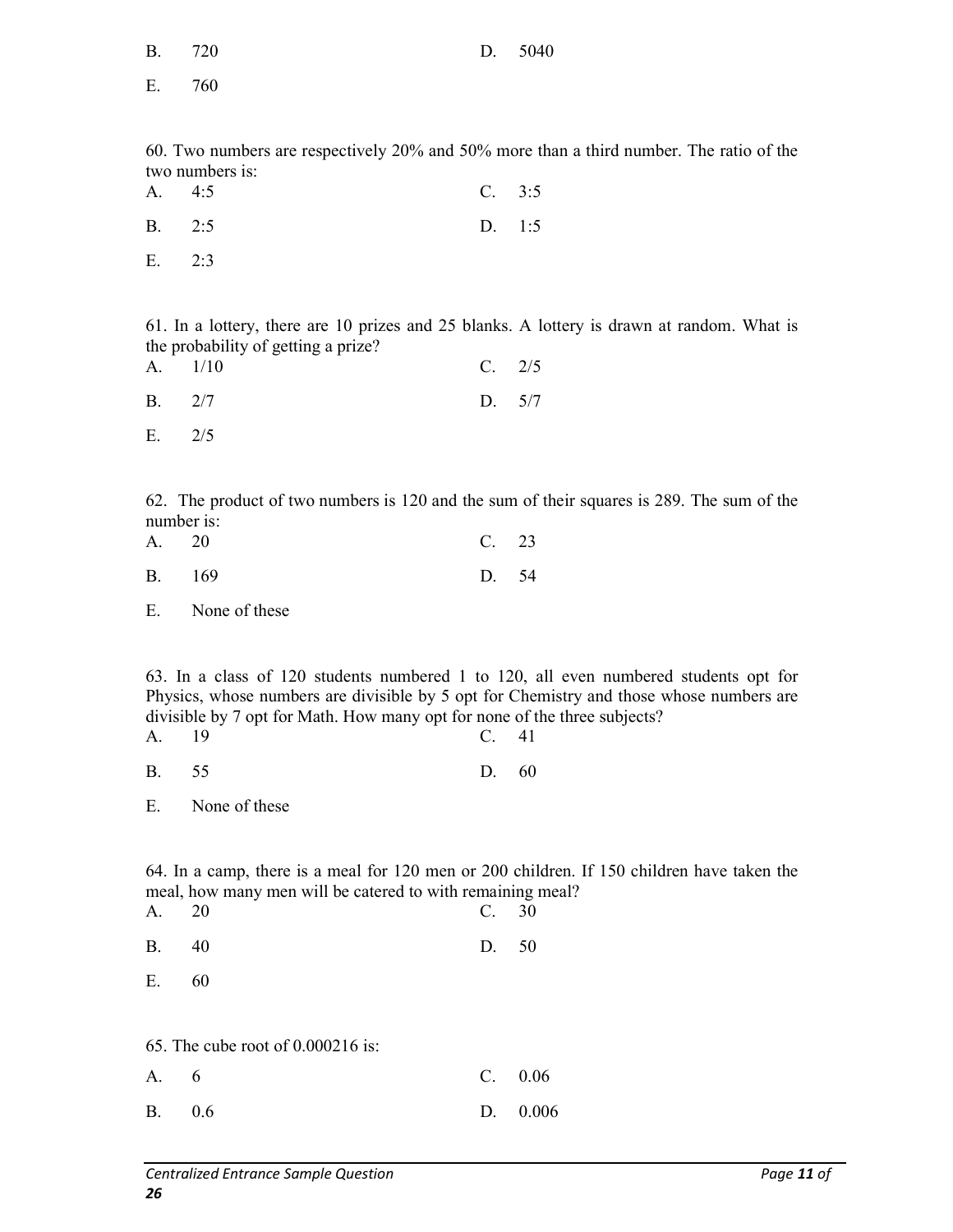66. The average weight of 8 person's increases by 2.5 kg when a new person comes in place of one of them weighing 65 kg. What might be the weight of the new person? A. 76 kg C. 76.5 kg B. 85 kg D. 90 kg E. 95 kg 67. The value of  $\sum (-1)^n$  $n=1$ 10  $(-1)^n$  is A. 0 C. 1 B. -1 D. 10 E. 0.1 68. The difference between two numbers is 1365. When the large number is divided by the smaller one, the quotient is 6 and the remainder is 15. The smaller number is: A. 240 C. 270 B. 295 D. 350 E. 165 69. Which of the following is not true? A.  $\log xy = \log x + \log y$  C.  $\log_5 1 = 0$ B.  $\log_{25} 25 = 1$  $\log x^n = n + \log x$ E. Both A and D 70. Find the greatest number that will divide 43, 91 and 183 so as to leave the same remainder in each case A. 4 C. 7 B. 9 D. 13 E. 21 71. If  $2994 \div 14.5 = 172$ , then  $29.94 \div 1.45 = ?$ A. 0.172 C. 1.72 B. 17.2 D. 172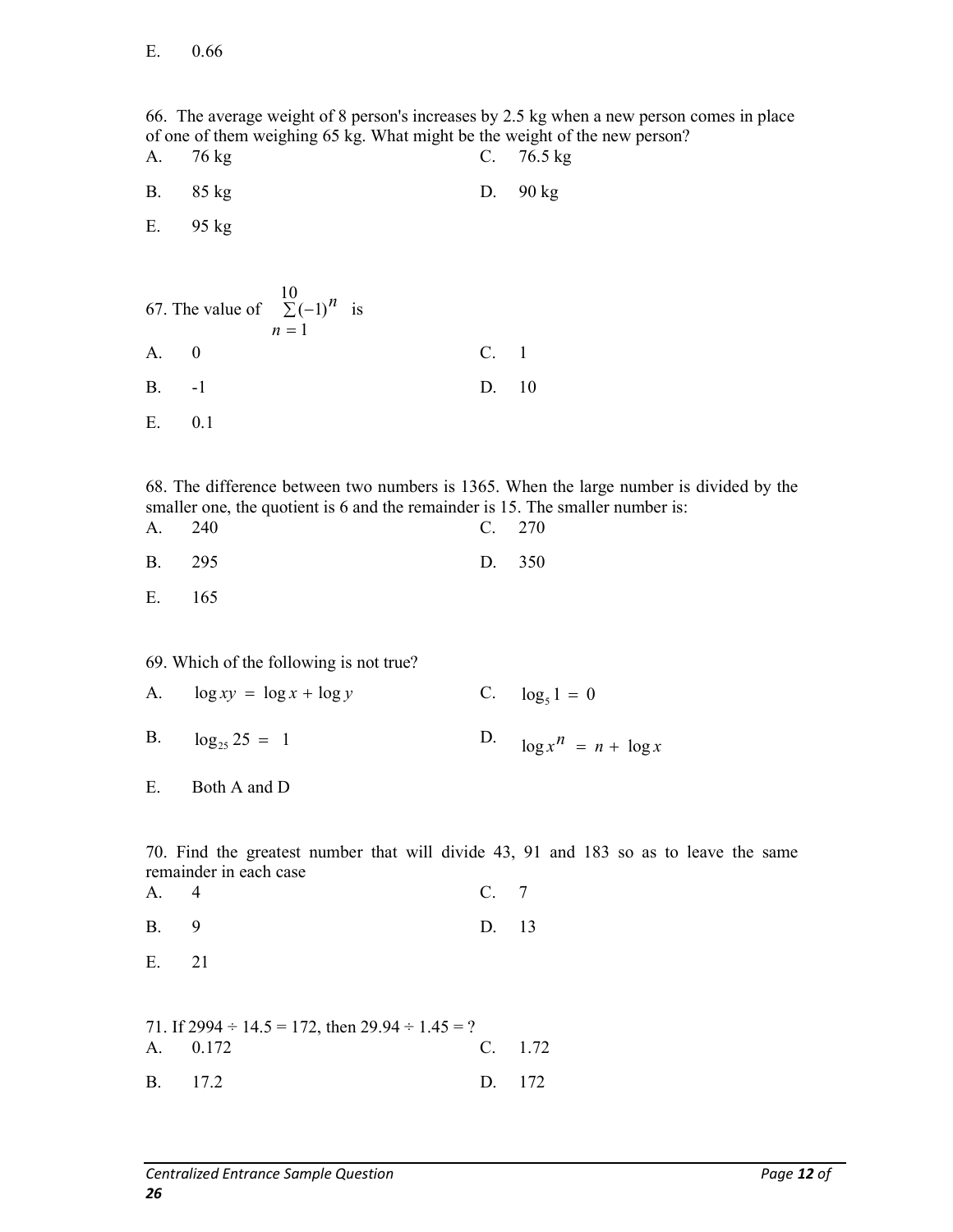72. What positive number, when squared, is equal to the cube of the positive square root of 16?

- A. 64 C. 56
- B. 32 D. 8
- E. 82

73. Which of the following inequalities is the solution to the inequality  $7x - 5 > 12x + 18$ ?

| A.        | $x < -\frac{13}{5}$ |  | C. $x < -\frac{23}{5}$ |
|-----------|---------------------|--|------------------------|
| <b>B.</b> | $x > -\frac{23}{5}$ |  | D. $x > \frac{23}{5}$  |

- E. None of the above
- 74. What is the largest prime factor of 255?
- A. 255 C. 51 B. 17 D. 15
- E. 25

75. A team of 8 students goes on an excursion, in two cars, of which one can seat 5 and the other only 4. In how many ways can they travel?

| A. 26 |         |  | C. 9 |        |
|-------|---------|--|------|--------|
|       | B. 3920 |  |      | D. 126 |

E. 350

76. If x is equal to the sum of y and z, which of the following is equal to the difference of y and z?

| A. $x-y-z$   | C. $x - y + z$ |
|--------------|----------------|
| $B.$ $x - y$ | D. $x+y-z$     |
| E. $x-2z$    |                |

77. The average monthly income of P and Q is Rs. 5050. The average monthly income of Q and R is Rs. 6250 and the average monthly income of P and R is Rs. 5200. The monthly income of P is:

A. 3500 C. 4050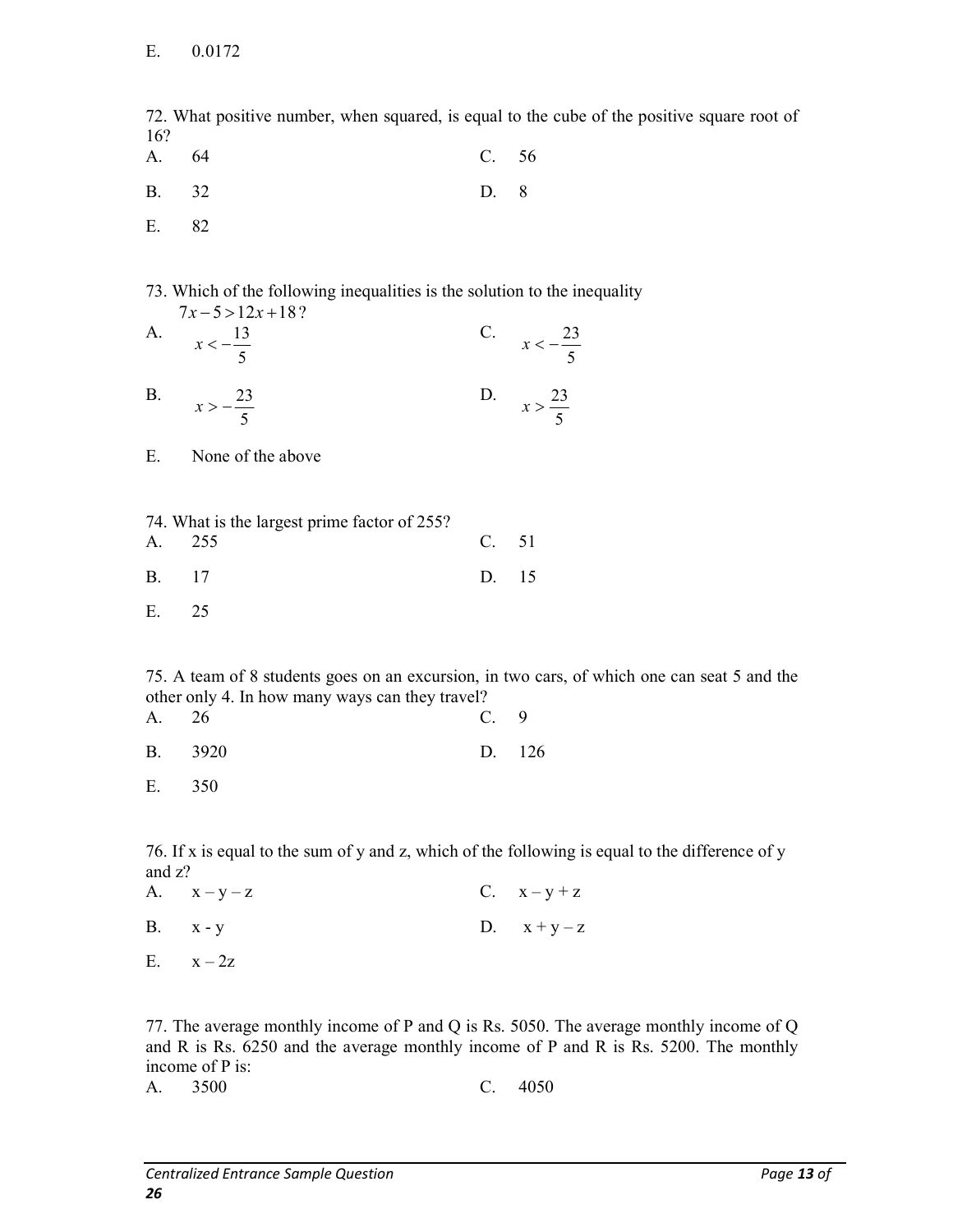| <b>B.</b> | 4000                                                                                        | D.          | 5000                                                                                         |
|-----------|---------------------------------------------------------------------------------------------|-------------|----------------------------------------------------------------------------------------------|
| Ε.        | 5500                                                                                        |             |                                                                                              |
|           |                                                                                             |             |                                                                                              |
|           | 38. What least number must be added to 1056, so that the sum is completely divisible by 23? |             |                                                                                              |
| A.        | 2                                                                                           | C. 3        |                                                                                              |
| <b>B.</b> | 8                                                                                           | D.          | 21                                                                                           |
| Ε.        | 27                                                                                          |             |                                                                                              |
|           |                                                                                             |             |                                                                                              |
|           |                                                                                             |             | 39. A fires 5 shots to B's 3 but A kills only once in 3 shots while B kills once in 2 shots. |
|           | When B has missed 27 times, A has killed:                                                   |             |                                                                                              |
| A.        | 20 birds                                                                                    | C.          | 30 birds                                                                                     |
| <b>B.</b> | 40 birds                                                                                    | D.          | 60 birds                                                                                     |
| Ε.        | 50 birds                                                                                    |             |                                                                                              |
|           |                                                                                             |             |                                                                                              |
|           | 40. Which value will $x$ make the following number relationship false?                      |             |                                                                                              |
|           | $x \leq 8$                                                                                  |             |                                                                                              |
| A.        | 11                                                                                          | $C_{\cdot}$ | $\overline{4}$                                                                               |
| <b>B.</b> | $-5$                                                                                        | D.          | $\boldsymbol{0}$                                                                             |

E. 6

# Section III: Logical Reasoning (Full Marks: 40)

 $\mathcal{L}_\mathcal{L} = \mathcal{L}_\mathcal{L} = \mathcal{L}_\mathcal{L} = \mathcal{L}_\mathcal{L} = \mathcal{L}_\mathcal{L} = \mathcal{L}_\mathcal{L} = \mathcal{L}_\mathcal{L} = \mathcal{L}_\mathcal{L} = \mathcal{L}_\mathcal{L} = \mathcal{L}_\mathcal{L} = \mathcal{L}_\mathcal{L} = \mathcal{L}_\mathcal{L} = \mathcal{L}_\mathcal{L} = \mathcal{L}_\mathcal{L} = \mathcal{L}_\mathcal{L} = \mathcal{L}_\mathcal{L} = \mathcal{L}_\mathcal{L}$ 

Directions: In question number 81 to 85 select the pair that best expresses a relationship similar to that of original pair.

- 81. Dirge : Funeral
- A) Chain : Letter B) Bell : Church
- C) Telephone : Call D) Jingle : Commercial
- E) Hymn : Concerto

82. School: Teacher

- A) Student: Study B) Farm: Farmer
- C) Driver: Drive D) Coach: Athlete
- E) Trainer: Train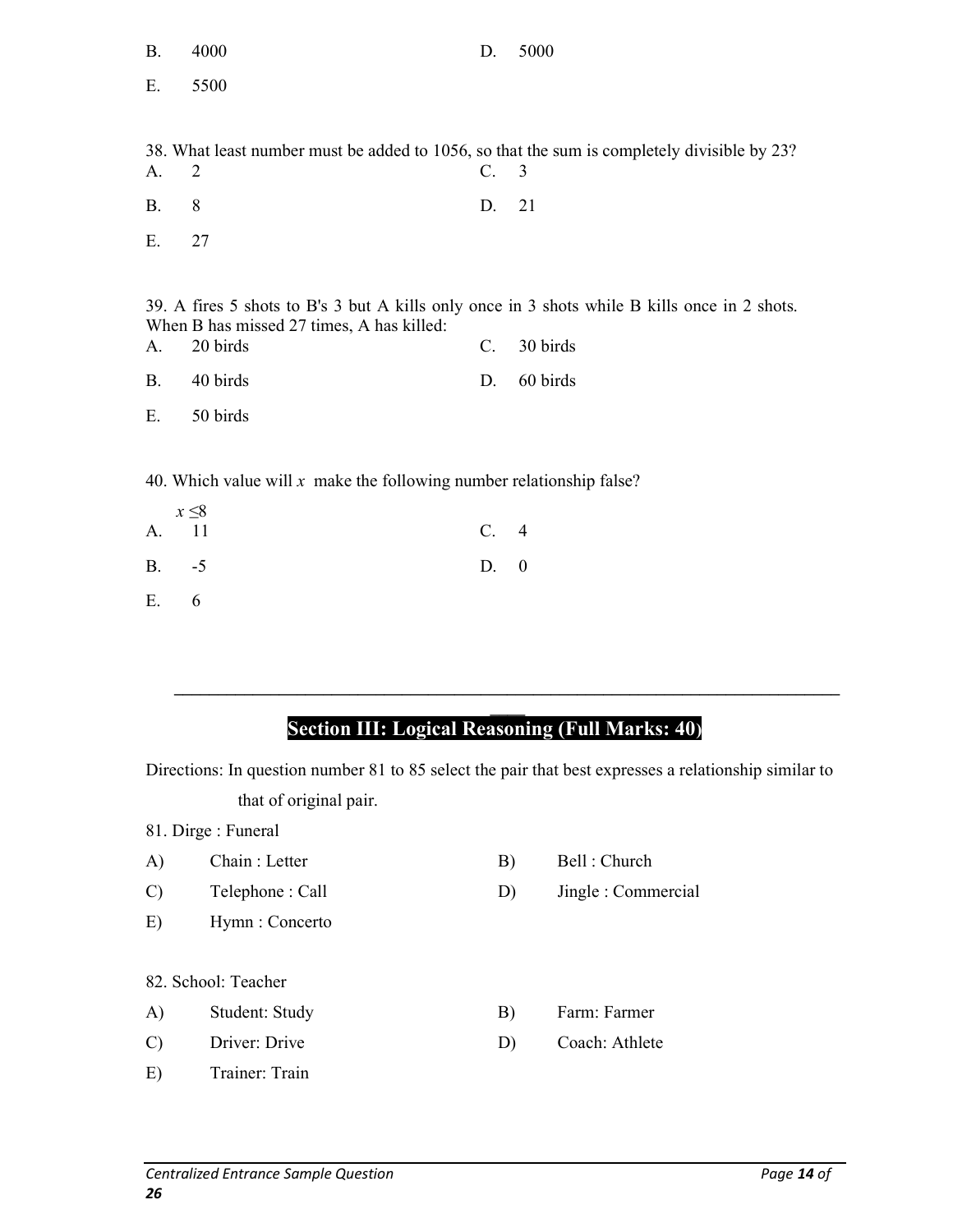|               | 83. Cobbler: Shoe                                   |    |                                                                                                       |
|---------------|-----------------------------------------------------|----|-------------------------------------------------------------------------------------------------------|
| A)            | Jockey: Horse                                       | B) | Contractor: Building                                                                                  |
| $\mathcal{C}$ | Mason: Stone                                        | D) | Cowboy: Boot                                                                                          |
| E)            | Potter: Paint                                       |    |                                                                                                       |
|               | 84. Division: Section                               |    |                                                                                                       |
| A)            | Layer: Level                                        | B) | Tether: Bundle                                                                                        |
| $\mathcal{C}$ | Riser: Stage                                        | D) | Chapter: Verse                                                                                        |
| E)            | Dias: Speaker                                       |    |                                                                                                       |
|               | 85. Petal: Flower                                   |    |                                                                                                       |
| A)            | Salt: Pepper                                        | B) | Base: Ball                                                                                            |
| $\mathcal{C}$ | Tire: Bicycle                                       | D) | Sandals: Shoes                                                                                        |
| E)            | Puppy: Dog                                          |    |                                                                                                       |
|               |                                                     |    | Directions: In question number 86 to 90 select the best option that express a relationship similar to |
|               | that given in each statement                        |    |                                                                                                       |
|               | 86. Baht is to Thailand as Yuan is to               |    |                                                                                                       |
| A)            | Japan                                               | B) | China                                                                                                 |
| $\mathcal{C}$ | Indonesia                                           | D) | Malaysia                                                                                              |
| E)            | Pakistan                                            |    |                                                                                                       |
|               | 87. Window is to pane as book is to                 |    |                                                                                                       |
| A)            | Novel                                               | B) | Writer                                                                                                |
| $\mathcal{C}$ | Glass                                               | D) | Cover                                                                                                 |
| E)            | Page                                                |    |                                                                                                       |
|               | 88. Steve Jobs is to Apple as Mark Zuckerberg is to |    |                                                                                                       |
| A)            | Google                                              | B) | Twitter                                                                                               |
| $\mathcal{C}$ | Facebook                                            | D) | Microsoft                                                                                             |
| E)            | WhatsApp                                            |    |                                                                                                       |
|               | 89. Command is to order as Confusion is to          |    |                                                                                                       |
| A)            | Discipline                                          | B) | Chaos                                                                                                 |
| $\mathcal{C}$ | Clarity                                             | D) | Problem                                                                                               |
| E)            | Trouble                                             |    |                                                                                                       |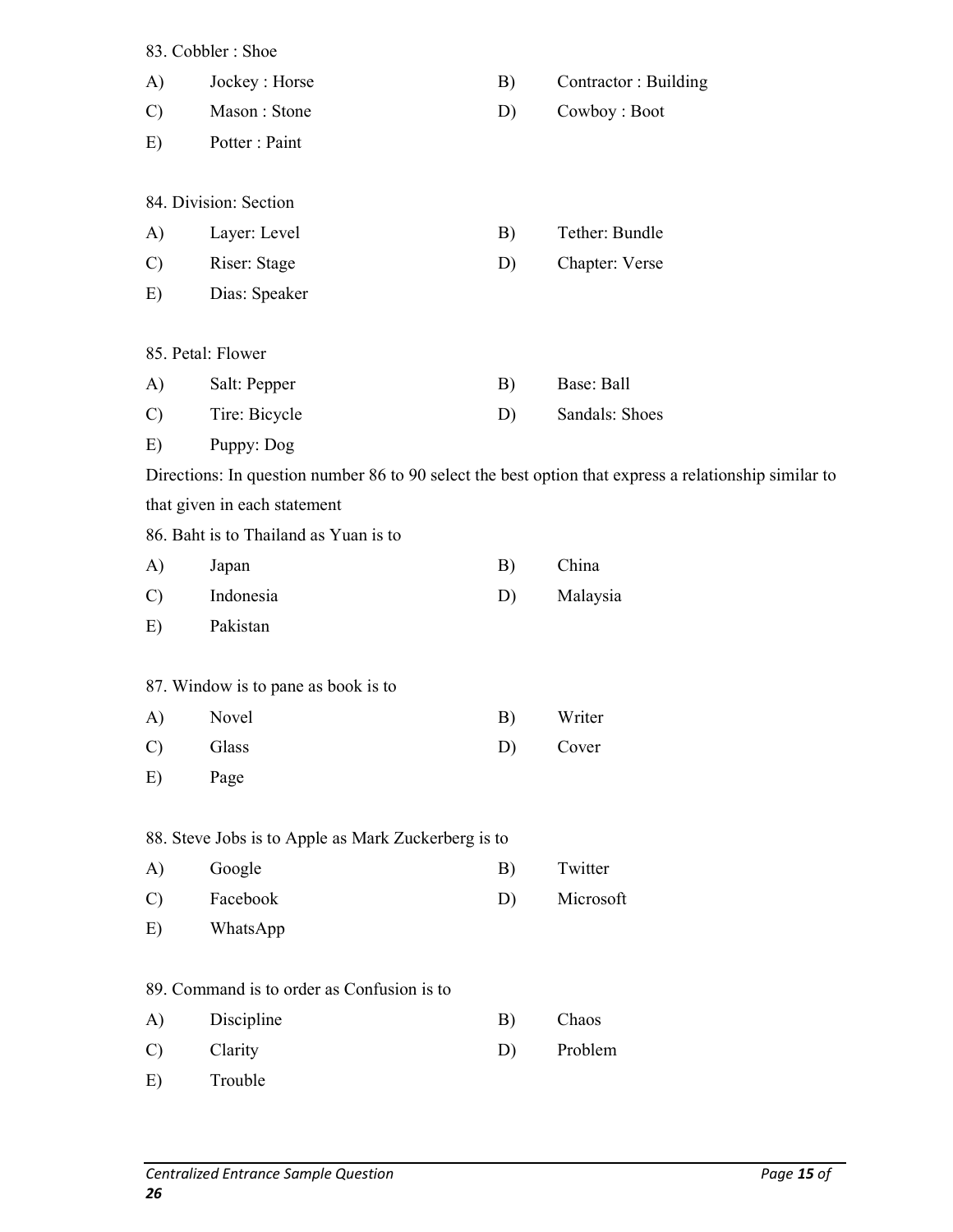90. Drama is to scene as Book is to

| A)            | Story  | B) | Page    |
|---------------|--------|----|---------|
| $\mathcal{C}$ | Author | D) | Chapter |
| E)            | Title  |    |         |

Directions: Find the odd one out for question number 91 to 100.

91. Select the odd number.

| $A)$ 13          | B) 17   |  |
|------------------|---------|--|
| $\mathcal{C}$ 63 | $D)$ 23 |  |
| $E)$ 71          |         |  |

92. Select the odd number.

| A) 165   | B) 275 |  |
|----------|--------|--|
| $C)$ 341 | D) 583 |  |
| $E)$ 493 |        |  |

93. Select the odd one.

| $\mathbf{A}$  | Papaya | B) | Mango       |
|---------------|--------|----|-------------|
| $\mathcal{C}$ | Orange | D) | Pomegranate |
| E)            | Guava  |    |             |

94. Select the odd one out.

| A)            | Internet Explorer | Chrome |
|---------------|-------------------|--------|
| $\mathcal{C}$ | Opera             | Google |

E) Firefox

95. Select the odd one out.

- A) Mercury B) Cupper
- C) Aluminum D) Iron
- E) Gold

96. Select the odd one out.

| $\mathbf{A})$ | <b>Biology</b> | Chemistry |
|---------------|----------------|-----------|
| $\mathcal{C}$ | Sociology      | Zoology   |

E) Physics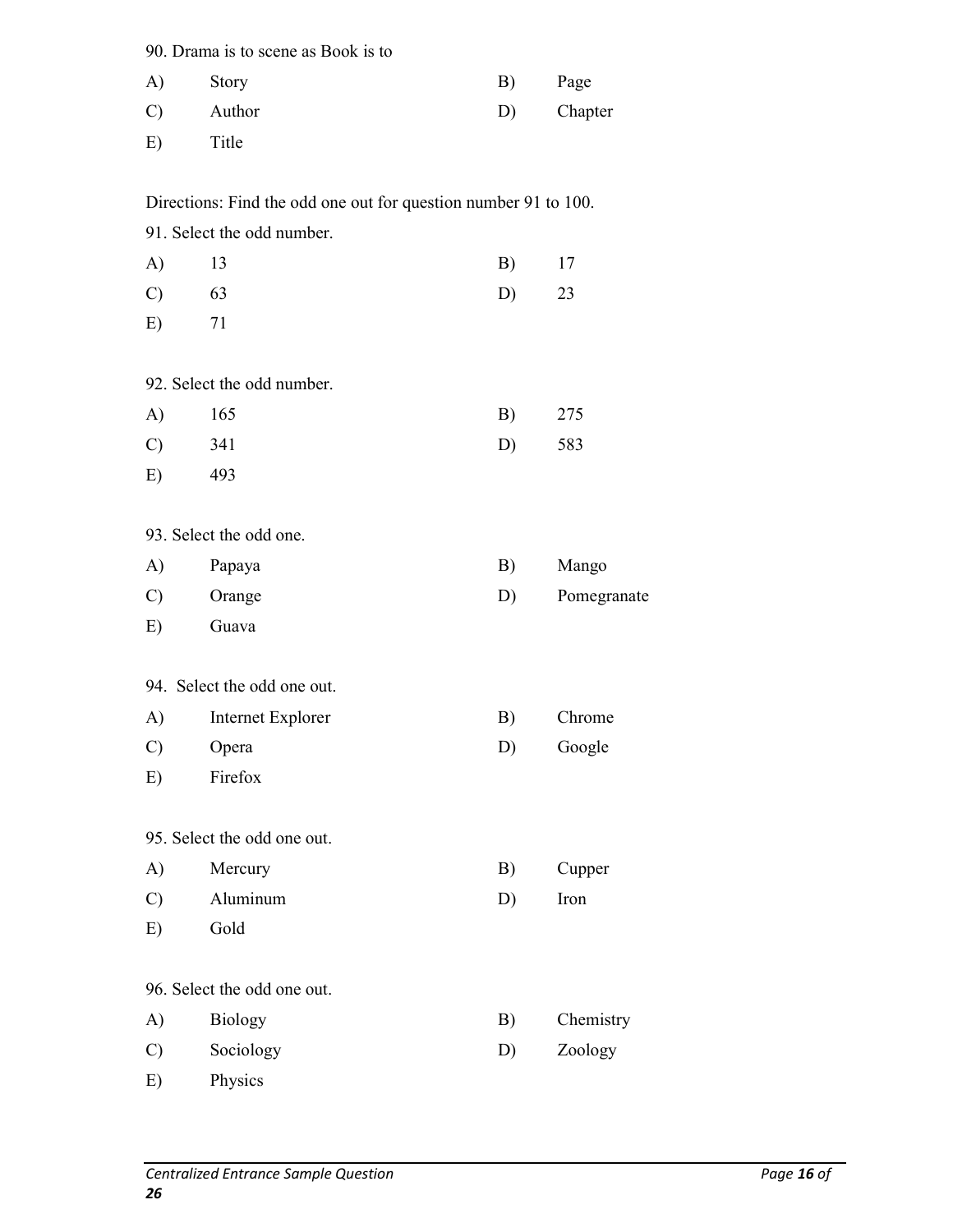|               | 97. Select the odd one out.                                                    |    |                                                                                                      |
|---------------|--------------------------------------------------------------------------------|----|------------------------------------------------------------------------------------------------------|
| A)            | Inch                                                                           | B) | Centimeter                                                                                           |
| $\mathcal{C}$ | Miles                                                                          | D) | Ounce                                                                                                |
| E)            | Yard                                                                           |    |                                                                                                      |
|               | 98. Select the odd one out.                                                    |    |                                                                                                      |
| A)            | Dhaka                                                                          | B) | New Delhi                                                                                            |
| $\mathcal{C}$ | Beijing                                                                        | D) | Bangkok                                                                                              |
| E)            | Maldives                                                                       |    |                                                                                                      |
|               | 99. Select the odd one out.                                                    |    |                                                                                                      |
| A)            | Pea                                                                            | B) | Carrot                                                                                               |
| $\mathcal{C}$ | Bean                                                                           | D) | Cucumber                                                                                             |
| E)            | Pumpkin                                                                        |    |                                                                                                      |
|               | 100. Select the odd one out.                                                   |    |                                                                                                      |
| A)            | Volleyball                                                                     | B) | Cricket                                                                                              |
| $\mathcal{C}$ | Hockey                                                                         | D) | Football                                                                                             |
| E)            | Chess                                                                          |    |                                                                                                      |
|               | Directions: Select the logically best answer for the questions number 101-105. |    |                                                                                                      |
|               | 101. If BELIEF is written as afkkdi, how is SELDOM written in that code?       |    |                                                                                                      |
|               | A) tfkenp                                                                      |    | B) rfkenn                                                                                            |
| $\mathcal{C}$ | rdkcnl                                                                         | D) | rfkfnp                                                                                               |
| E)            | rfkepn                                                                         |    |                                                                                                      |
|               |                                                                                |    | 102. Pointing out to a photograph, a man tells his friend 'She is the daughter of the only son of my |
|               | father's wife'. How is the girl in the photograph related to the man.?         |    |                                                                                                      |
| A)            | Niece                                                                          | B) | Sister                                                                                               |
| $\mathcal{C}$ | Daughter                                                                       | D) | Cousin                                                                                               |
| E)            | Aunt                                                                           |    |                                                                                                      |
|               |                                                                                |    | 103. In a secret language 7 is coded as A, 5 is codes as R, 2 is coded as E, 1 is coded as T, 4 is   |
|               | coded as O, 6 is coded as M and 3 is coded as S. What does 3271 represent?     |    |                                                                                                      |

| A)            | MEAT        | B) | SORT |
|---------------|-------------|----|------|
| $\mathcal{C}$ | <b>SEAT</b> |    | TEAM |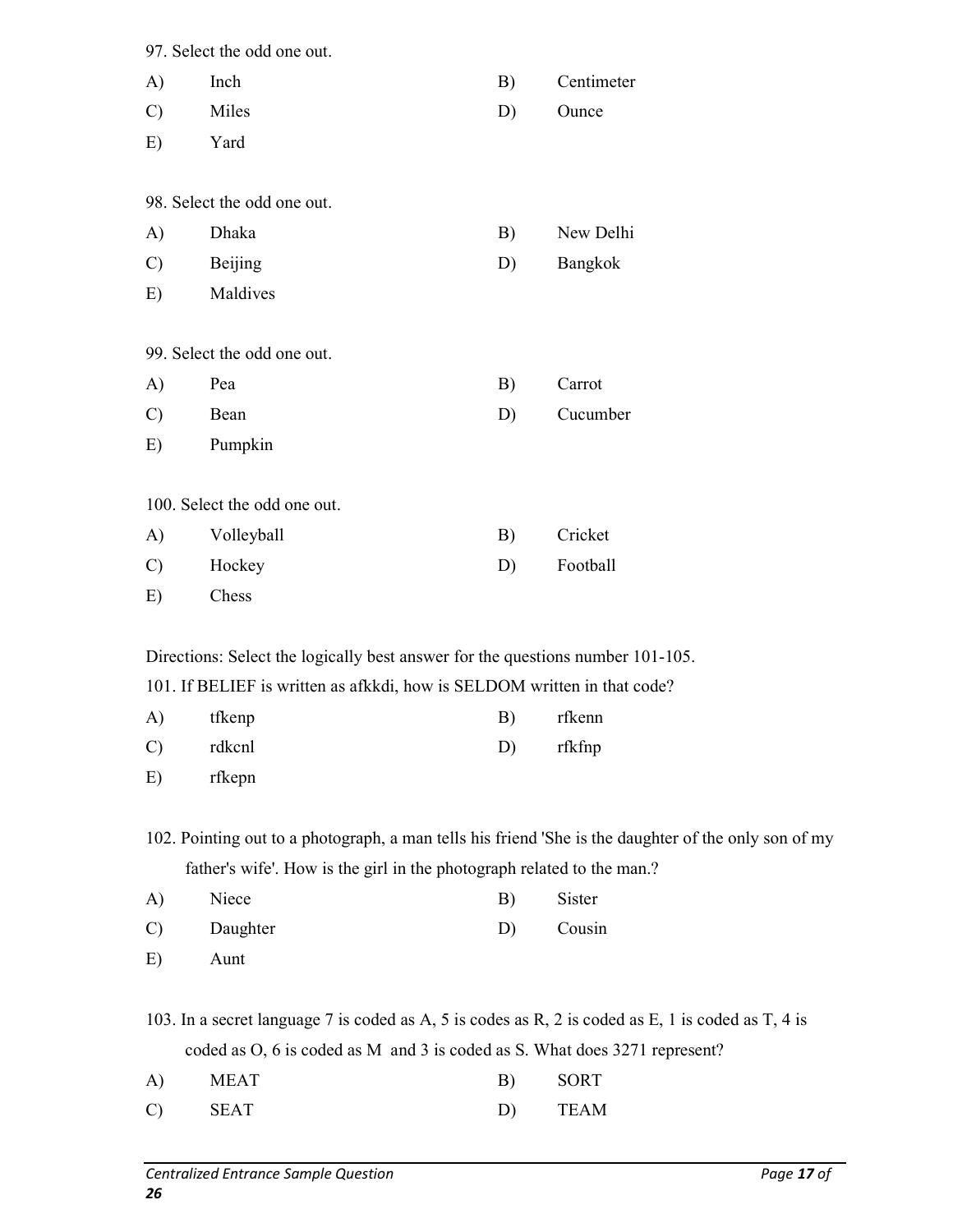104. If 'P' denotes '-': 'Q' denotes ' $\div$ ', 'R' denotes 'x' and 'W denotes' $\div$ ' then  $-$  48 Q 12 R 10  $P 8 W 4 = ?$ A) 56 B) 40 C)  $52$  D)  $44$ E) None of these 105. If DRIVER = 12, PSYCHOLOGY = 20, and UNIVERSE = 16 then HOME = ? A) 6 B) 8 C) 10 D) 12 E) 14 Directions: Continue/complete the given series by selecting the best option for the questions number 106-110. 106. Series: 9 11 33 13 15 33 17…………… A) 19 33 B) 33 35 C) 33 19 D) 15 33 E) 19 21 107. XXIV, XX, ……, XII, VIII A) XXII B) XII C) XIV D) XVI E) IV 108. QN, RP, TS, WW, ……, FH A) AC B) XB C) AB D) YC E) CE 109. 1 10 7 20 13 30 19……. A) 26 40 B) 40 50 C)  $25 \t31$  D)  $29 \t36$ E) 40 25

110.  $B_2CD, \ldots, BCD_4, B_5CD, BC_6D$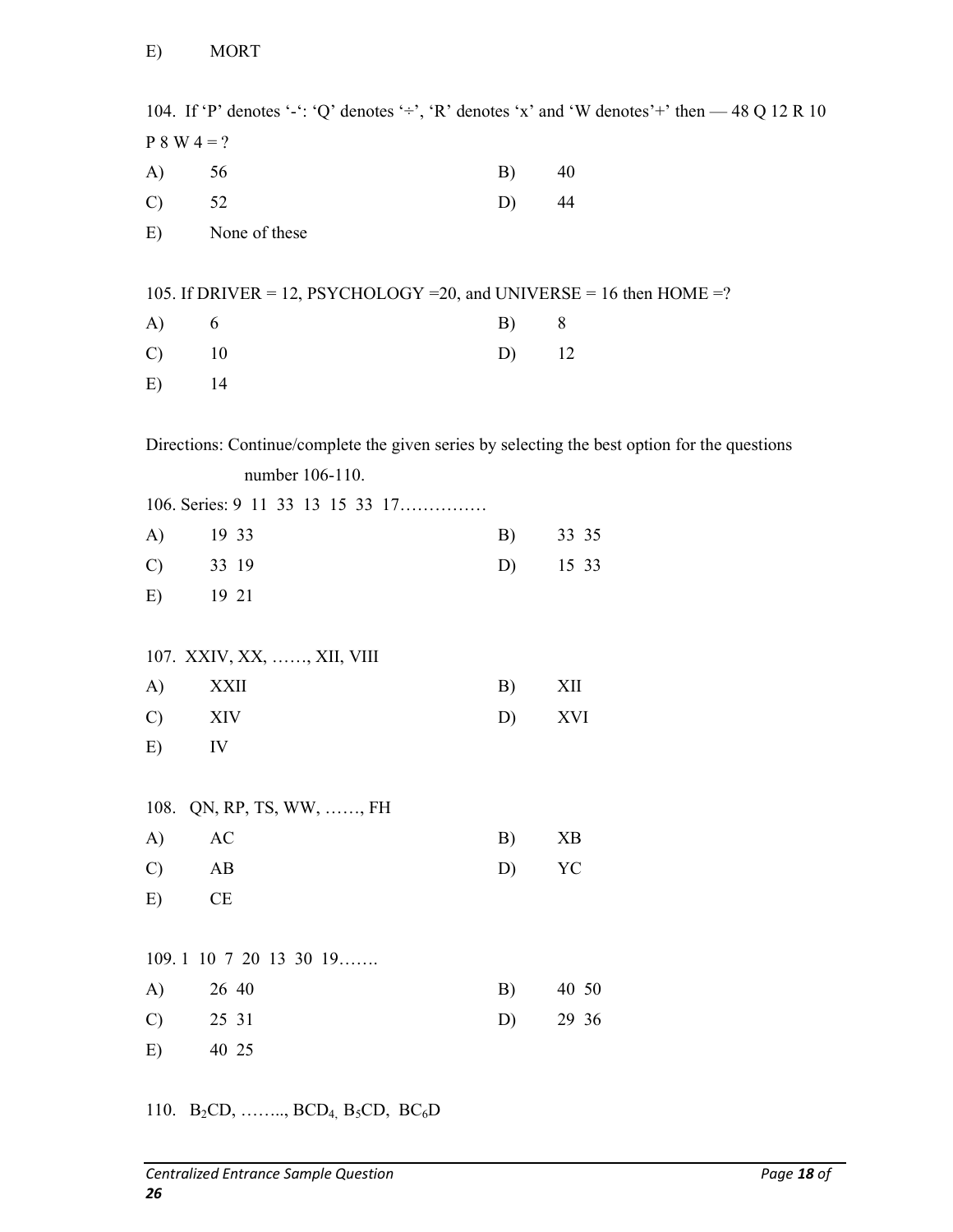| $A)$ $B_2C_2D$ | $B)$ $BC_3D$ |
|----------------|--------------|
| $C)$ $B_2C_3D$ | $D)$ $BCD_3$ |

 $E)$  BCD<sub>7</sub>

Directions: For the questions number 111 to 115, statements are given and these statements are followed by conclusions. Read the conclusions and then decide which of the given conclusions logically follows from the given statements. You have to assume everything in the statement to be true.

111. Statements:

All the trucks are flies.

Some scooters are flies.

Conclusions:

- I. All the trucks are scooters
- II. Some scooters are trucks.
- A) Only I conclusion follows B) Only II conclusion follows
- 
- E) Both I and II follow
- 112. Statements:

All apples are fruits.

Some fruits are oranges.

Conclusions:

I. Some apples are oranges

II. Some oranges are apples

- A) Only I follows B) Only II follows
- C) Either I or II follows D) Both I and II follow
- E) No conclusion

#### 113. Statements:

All calculators are boxes

All boxes are taps

Some taps are machines

Conclusions:

- I. Some machines are boxes
- II. Some taps are calculators
- III. Some boxes are calculators
- 
- C) Either I or II follows D) Neither I nor II follows.

- 
-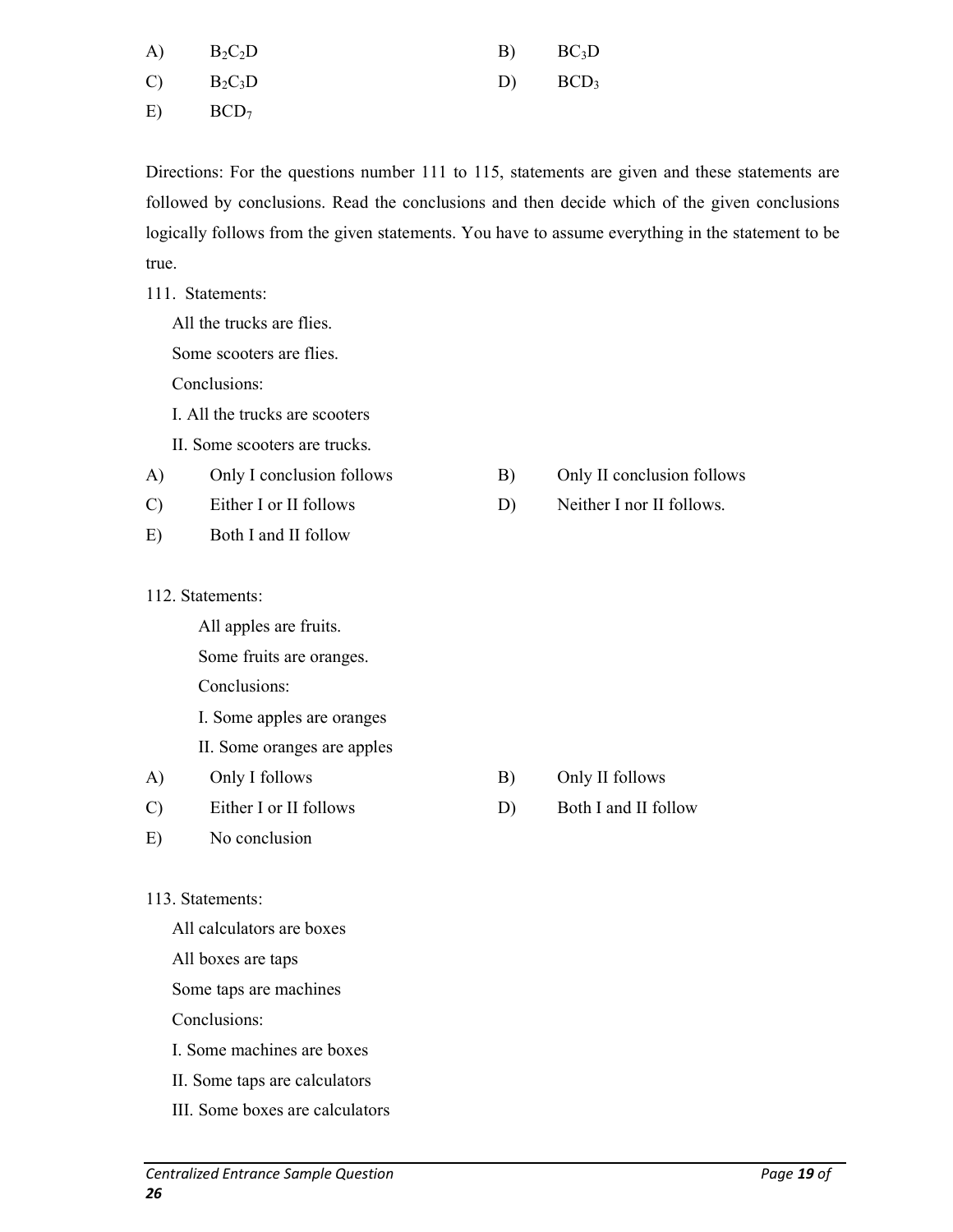| A)            | Only I and II follow                          | B) | Only I and III follow    |
|---------------|-----------------------------------------------|----|--------------------------|
| $\mathcal{C}$ | Only II and III follow                        | D) | All I, II and III follow |
| E)            | None of these                                 |    |                          |
|               |                                               |    |                          |
|               | 114. Statements:                              |    |                          |
|               | All the phones are scales.                    |    |                          |
|               | All the scales are calculators.               |    |                          |
|               | Conclusions:                                  |    |                          |
|               | I. All the calculators are scales             |    |                          |
|               | II. All the phones are calculators            |    |                          |
|               | III. All the scales are phones                |    |                          |
|               | IV. Some calculators are phones.              |    |                          |
| A)            | Only I and IV follow                          | B) | Only II and IV follow    |
| $\mathcal{C}$ | Only III and IV follow                        | D) | Only I and II follow     |
| E)            | Only I and III follow                         |    |                          |
|               |                                               |    |                          |
|               | 115. Statements:                              |    |                          |
|               | All the research scholars are psychologists.  |    |                          |
|               | Some psychologists are scientists             |    |                          |
|               | Conclusions:                                  |    |                          |
|               | I. All the research scholars are scientists   |    |                          |
|               | II. Some research scholars are scientists     |    |                          |
|               | III. Some scientists are psychologists        |    |                          |
|               | IV. Some psychologists are research scholars. |    |                          |
| A)            | Only III follows                              | B) | Only II and IV follow    |
| $\mathcal{C}$ | Only III and IV follow                        | D) | All the four follow      |

E) None of the four follow

Directions: Complete the figures by replacing the question mark with suitable option for the questions number 116 to 120

116. Complete the given matrix

|             | $\perp$        | $2^{\circ}$    | $\begin{array}{ c c c } \hline 3 & 9 \\ \hline \end{array}$ |          |
|-------------|----------------|----------------|-------------------------------------------------------------|----------|
|             | $\overline{2}$ | $\overline{3}$ | 4                                                           | 20       |
|             | $\mathbf{c}$   | л              | 5                                                           | $\gamma$ |
| A)          | 29             |                |                                                             |          |
| $\mathbf C$ |                |                |                                                             |          |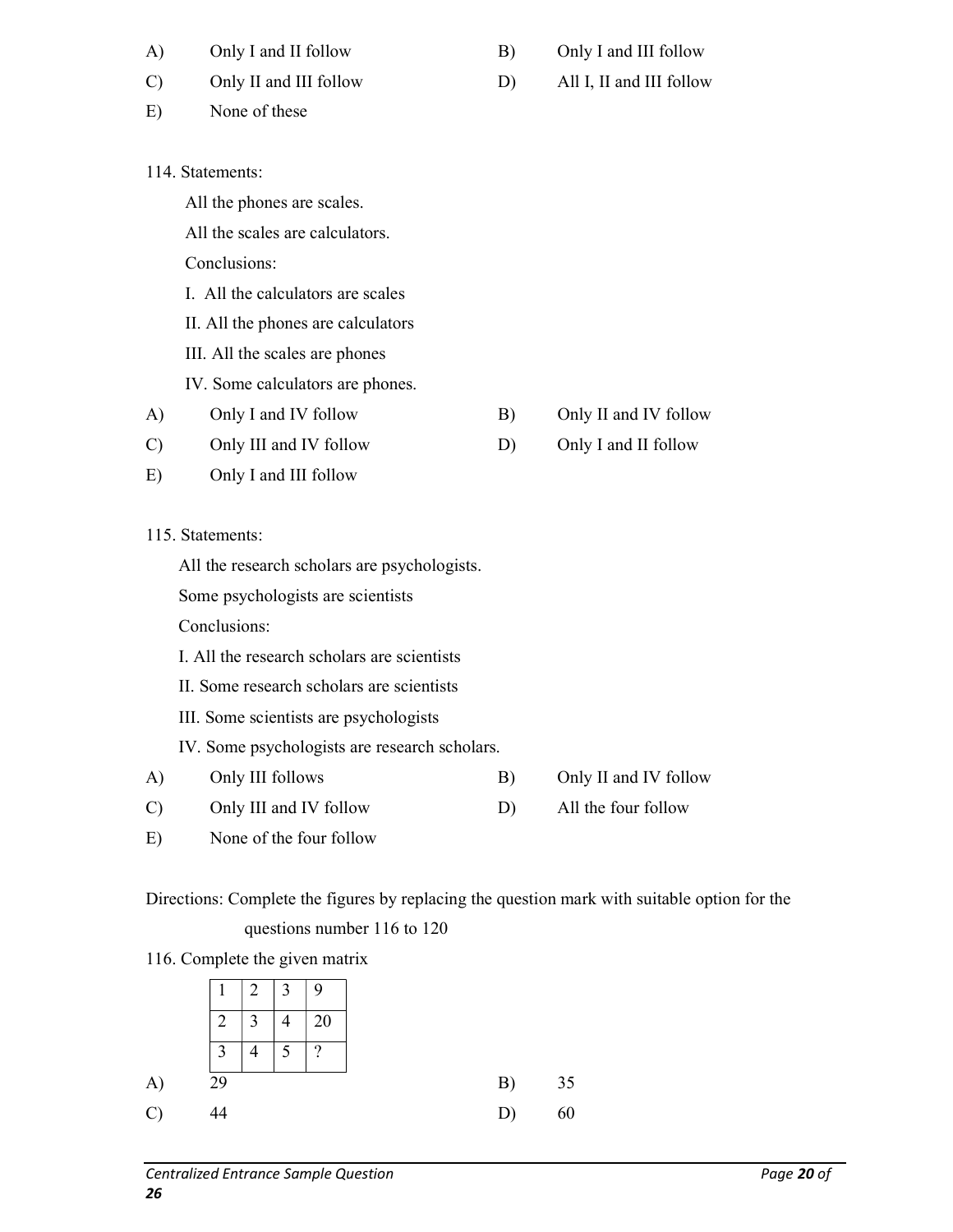#### 117. Which one of the figure does not belong to this group?



118. Find the number of triangles in the given figure.



119. Choose the image that completes the pattern.

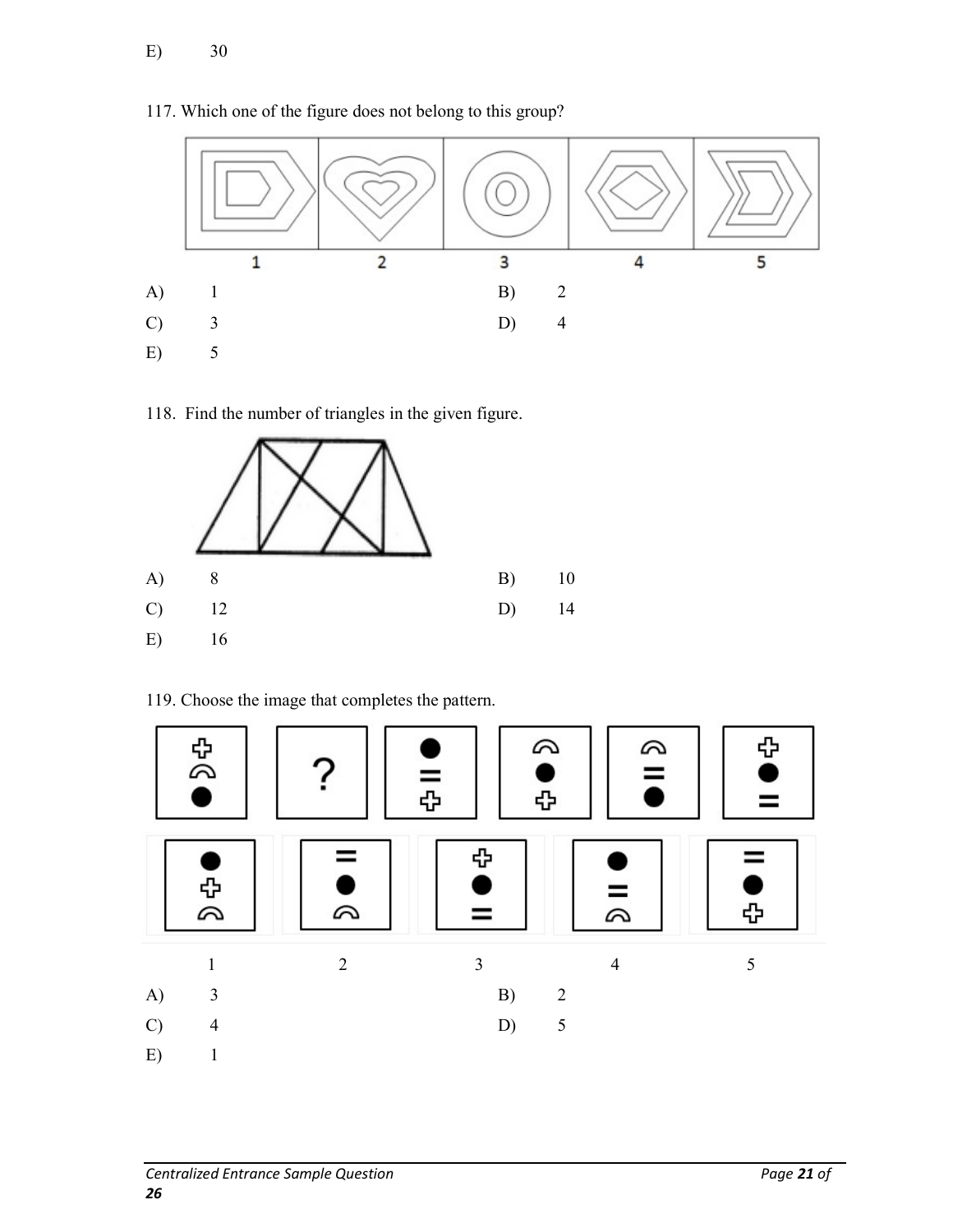120. Veeru and Anaya went for dinner on Sunday, April 10. Veeru told Anaya that he would take her out again for a dinner after 3 months, but only on Sunday. On which of the following dates would Veeru, take Anaya out?

| A)            | $10^{th}$ July        | B) | $19^{th}$ July |
|---------------|-----------------------|----|----------------|
| $\mathcal{C}$ | $21st$ July           | D) | $25^{th}$ July |
| E)            | $30^{\text{th}}$ July |    |                |

#### $\_$  , and the set of the set of the set of the set of the set of the set of the set of the set of the set of the set of the set of the set of the set of the set of the set of the set of the set of the set of the set of th Section IV: General Awareness (Full Marks: 30)

Directions: For the following questions, select the best of the answer choices given. Tick ( $\psi$ ) the correct answer on the separate answer sheet.

| 121 | Which of the following thinker is not related to Management? |                                                                |    |                                       |                            |  |
|-----|--------------------------------------------------------------|----------------------------------------------------------------|----|---------------------------------------|----------------------------|--|
|     | A)                                                           | Max Weber                                                      | B) | Henri Fayol                           |                            |  |
|     | $\mathcal{C}$                                                | Elton Mayo                                                     | D) | Michal Foucoult                       | E) Frederick W. Taylor     |  |
| 122 |                                                              | Which of the following term is related to CorporateFinance?    |    |                                       |                            |  |
|     | A)                                                           | Security Market Line                                           | B) | <b>Balanced Development</b>           |                            |  |
|     | $\mathcal{C}$                                                | Millennium Development<br>Goal                                 | D) | <b>Industrial Relation</b>            | E)Worker's<br>Compensation |  |
| 123 |                                                              | Pick up the term related to Capital Market.                    |    |                                       |                            |  |
|     | A)                                                           | Capital Adequacy Ratio                                         | B) | Circuit Breaker                       |                            |  |
|     | $\mathcal{C}$                                                | Open Market                                                    | D) | Pull and Push<br>Strategies           | E)Cashless Transaction     |  |
| 124 |                                                              | Which of the following word is not related to Insurance?       |    |                                       |                            |  |
|     | A)                                                           | Lapse                                                          | B) | Surrender                             |                            |  |
|     | $\mathcal{C}$                                                | Earnings Ratio                                                 | D) | <b>Bonus</b>                          | E) Sum assured             |  |
| 125 |                                                              | Which of the following word is not related to Banking industry |    |                                       |                            |  |
|     | A)                                                           | Non interest income                                            | B) | <b>Basel II</b>                       |                            |  |
|     | $\mathcal{C}$                                                | Letter of Credit                                               | D) | Actuary                               | E) Margin Lending          |  |
| 126 |                                                              | What is the major function of accounting?                      |    |                                       |                            |  |
|     | A)                                                           | Projection of income and<br>expenditure                        | B) | Depict fair picture of<br>transaction |                            |  |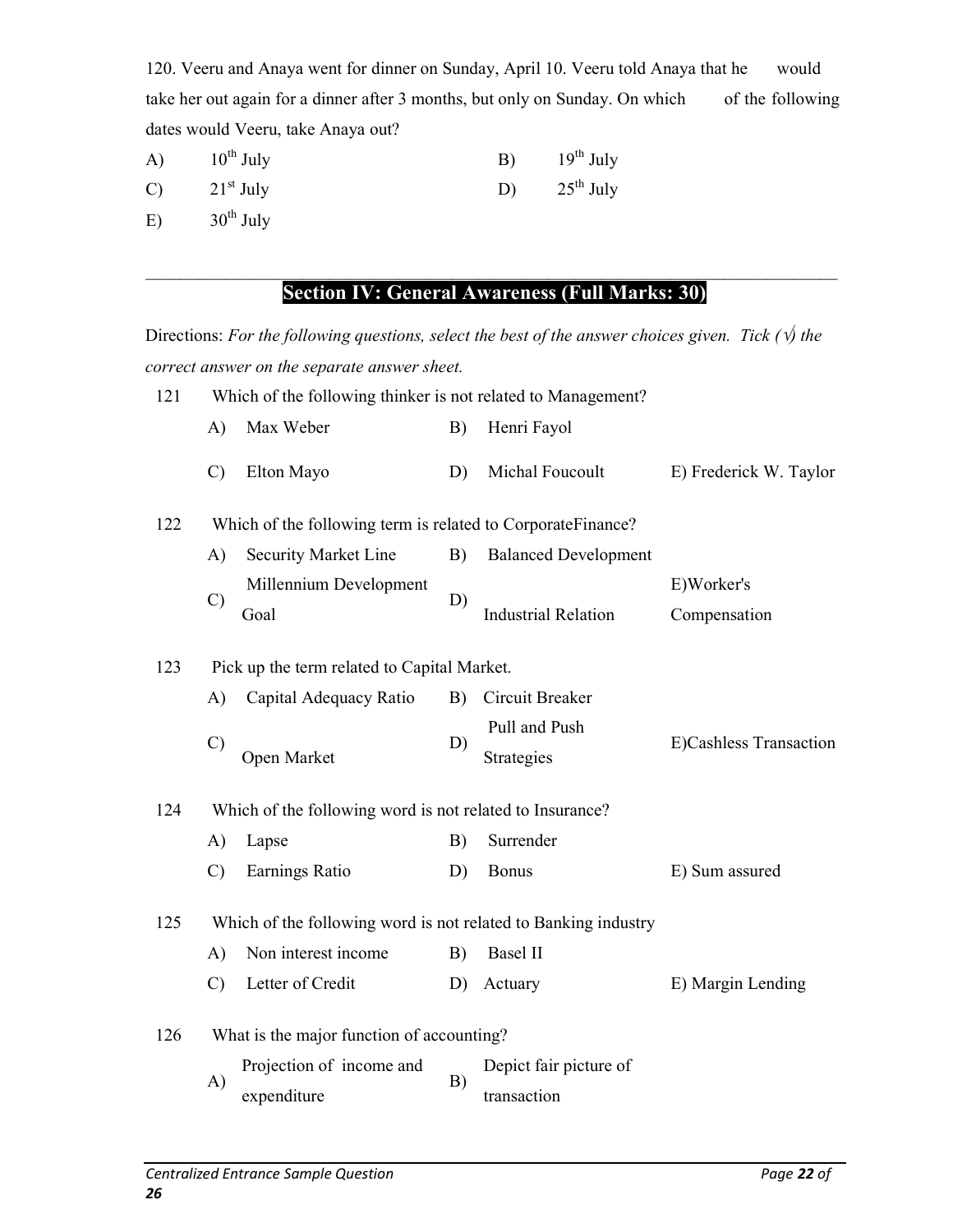|     | $\mathcal{C}$                                                 | Maximise profit                                                                 | D) | Maximise shareholder's E) Minimise the<br>wealth | expenses                            |  |  |
|-----|---------------------------------------------------------------|---------------------------------------------------------------------------------|----|--------------------------------------------------|-------------------------------------|--|--|
| 127 | What is not the provisioned in Nepalese Income Tax Act, 2058? |                                                                                 |    |                                                  |                                     |  |  |
|     | A)                                                            | 2% tax for all employees                                                        | B) | 25% tax on profit of<br>corporate sector         |                                     |  |  |
|     | $\mathcal{C}$                                                 | 5% tax on interest income                                                       | D) | No tax on income<br>earned by widow              | E) Tax free on old age<br>allowance |  |  |
| 128 |                                                               | Which of the following term best refer Marketing?                               |    |                                                  |                                     |  |  |
|     | A)                                                            | Place of buy and sell                                                           | B) | Buying from market                               |                                     |  |  |
|     | $\mathcal{C}$                                                 | Aggressive advertising                                                          | D) | Introducing new                                  | E) Identifying the need             |  |  |
|     |                                                               |                                                                                 |    | product                                          | of customers and sell               |  |  |
|     |                                                               |                                                                                 |    |                                                  | product                             |  |  |
| 129 |                                                               | Which of the following laureate is not awardee by MadanPuraskar?                |    |                                                  |                                     |  |  |
|     | A)                                                            | Amar Neupane                                                                    | B) | JhamakGhimire                                    |                                     |  |  |
|     | $\mathcal{C}$                                                 | RajanMukarung                                                                   | D) | JagadishGhimire                                  | E)Krishna Prasad                    |  |  |
|     |                                                               |                                                                                 |    |                                                  | Parajuli                            |  |  |
| 130 |                                                               | Which of the following organisation is not related to international trade?      |    |                                                  |                                     |  |  |
|     | A)                                                            | <b>WTO</b>                                                                      | B) | <b>UNCTAD</b>                                    |                                     |  |  |
|     | $\mathcal{C}$                                                 | <b>Export Promotion and</b>                                                     | D) | <b>ICAO</b>                                      | E) International Road               |  |  |
|     |                                                               |                                                                                 |    |                                                  | <b>Transport Union</b>              |  |  |
| 131 |                                                               | Which of the following caste population is residing in highest number in Nepal? |    |                                                  |                                     |  |  |
|     | A)                                                            | <b>Brahmin</b>                                                                  | B) | Chhetri                                          |                                     |  |  |
|     | $\mathcal{C}$                                                 | Gurung                                                                          | D) | Newar                                            | E)Tharu                             |  |  |
| 132 |                                                               | Which of the following currency is least expensive?                             |    |                                                  |                                     |  |  |
|     | A)                                                            | Taka                                                                            | B) | Nepalese Rupee                                   |                                     |  |  |
|     | $\mathcal{C}$                                                 | Pakistani Rupee                                                                 | D) | Baht                                             | E)Sri Lankan Rupee                  |  |  |
| 133 |                                                               | Which of the following Bank does not perform the general banking activities?    |    |                                                  |                                     |  |  |
|     | A)                                                            | Asian Development Bank                                                          | B) | <b>Industrial Development</b>                    |                                     |  |  |
|     |                                                               |                                                                                 |    | Bank                                             |                                     |  |  |
|     | $\mathcal{C}$                                                 | <b>Agriculture Development</b>                                                  | D) | Citizens International                           | E) Bank of Baroda                   |  |  |
|     |                                                               | Bank                                                                            |    | Bank                                             |                                     |  |  |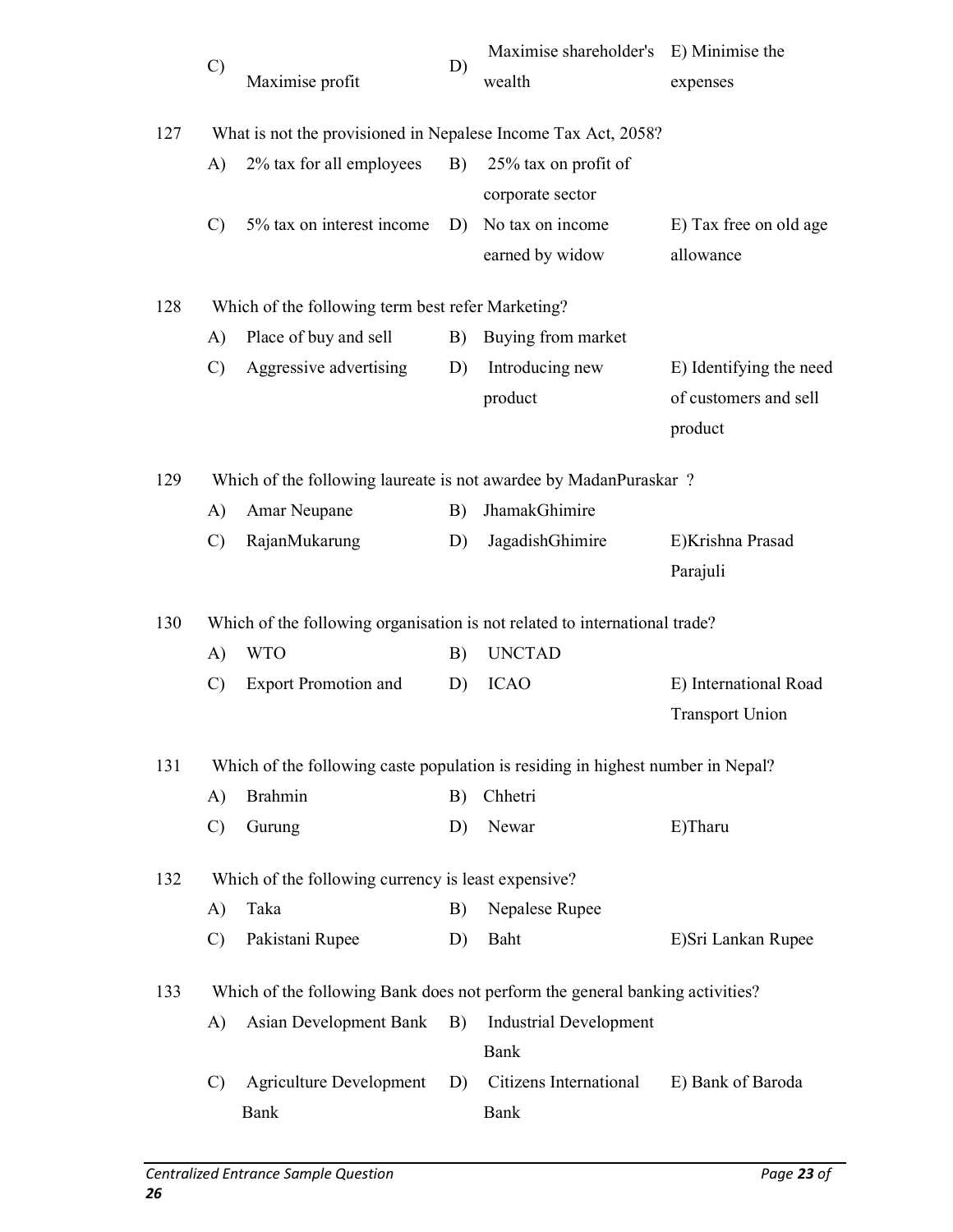| 134 | Which of the following currency is most expensive?                                |                                                    |    |                                                               |                                           |  |  |  |
|-----|-----------------------------------------------------------------------------------|----------------------------------------------------|----|---------------------------------------------------------------|-------------------------------------------|--|--|--|
|     | A)                                                                                | Australian Dollar                                  | B) | Swiss Franc                                                   |                                           |  |  |  |
|     | $\mathcal{C}$                                                                     | <b>British Pound</b>                               | D) | Canadian Dollar                                               | E) Singapore Dollar                       |  |  |  |
| 135 | What is the major responsibility of Securities Board of Nepal?                    |                                                    |    |                                                               |                                           |  |  |  |
|     | A)                                                                                | Issue of Securities                                | B) | Control the share<br>market                                   |                                           |  |  |  |
|     | $\mathcal{C}$                                                                     | Protect the rights of<br>promoters                 | D) | Make access the<br>investors on Nepal<br><b>Stock</b>         | E) Protect the rights of<br>the investors |  |  |  |
| 136 | Which of the following organisation regulates the accounting profession in Nepal? |                                                    |    |                                                               |                                           |  |  |  |
|     | A)                                                                                | Office of the Auditor<br>General                   | B) | Accounting Board of<br>Nepal                                  |                                           |  |  |  |
|     | $\mathcal{C}$                                                                     | The Institute of Chartered<br>Accountants of Nepal | D) | Ministry of Finance                                           | E)Tribhuvan<br>University                 |  |  |  |
| 137 |                                                                                   | Which province is least populated?                 |    |                                                               |                                           |  |  |  |
|     | A)                                                                                | Province no. 1                                     | B) | Province no. 2                                                | Province no. 4                            |  |  |  |
|     | $\mathcal{C}$                                                                     | Province no. 5                                     | D) | Province no. 6                                                | E) Province no. 7                         |  |  |  |
| 138 |                                                                                   | How many number of local body are in Nepal?        |    |                                                               |                                           |  |  |  |
|     | A)                                                                                | 744                                                | B) | 753                                                           |                                           |  |  |  |
|     | $\mathcal{C}$                                                                     | 763                                                | D) | 747                                                           | E) 741                                    |  |  |  |
| 139 |                                                                                   | Chief Minister of the province is :                |    |                                                               |                                           |  |  |  |
|     | A)                                                                                | Nominated by President                             | B) | Nominated by Prime<br>minister                                |                                           |  |  |  |
|     | $\mathcal{C}$                                                                     | Elected by Province<br>parliament                  | D) | Elected by local<br>representative                            | E) Elected by all voters                  |  |  |  |
| 140 | What is the motto of Pokhara University as per its permeable of the act?          |                                                    |    |                                                               |                                           |  |  |  |
|     | A)                                                                                | To serve the western<br>region                     | B) | To mobilise the private sector for educational<br>development |                                           |  |  |  |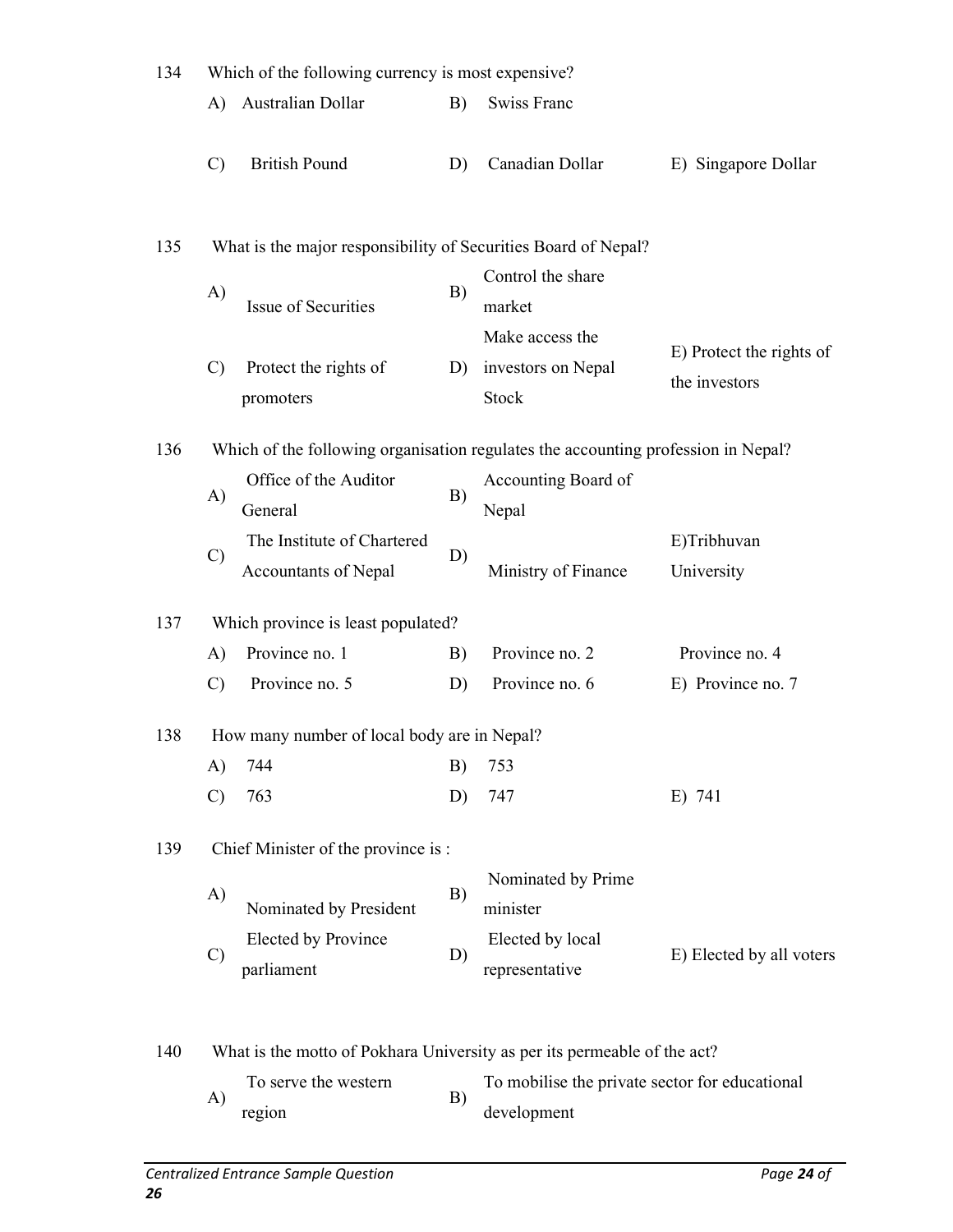|     | $\mathcal{C}$                                                                    | To focus on management<br>education                     | D) | To focus on technical<br>education | E) All of above       |  |  |  |  |
|-----|----------------------------------------------------------------------------------|---------------------------------------------------------|----|------------------------------------|-----------------------|--|--|--|--|
| 141 |                                                                                  | The book Business at the Speed of Thoughtis written by: |    |                                    |                       |  |  |  |  |
|     | A)                                                                               | <b>Bill Gates</b>                                       | B) | Warren Buffet                      |                       |  |  |  |  |
|     | $\mathcal{C}$                                                                    | Noam Chomsky                                            | D) | <b>Binod Chaudhary</b>             | E) J.K. Rowling       |  |  |  |  |
| 142 |                                                                                  | 2020 Olympic game is going to held in:                  |    |                                    |                       |  |  |  |  |
|     | A)                                                                               | Moscow                                                  | B) | Tokyo                              |                       |  |  |  |  |
|     | $\mathcal{C}$                                                                    | Seoul                                                   | D) | Senegal                            | E) Beijing            |  |  |  |  |
| 143 | Which district is recently divided into two districts?                           |                                                         |    |                                    |                       |  |  |  |  |
|     | $\bf{A}$                                                                         | Chitwan                                                 | B) | Bajhang                            |                       |  |  |  |  |
|     | $\mathcal{C}$                                                                    | Nawalparasi                                             | D) | Jhapa                              | E)Taplejung           |  |  |  |  |
| 144 | "Mundhum" is known as                                                            |                                                         |    |                                    |                       |  |  |  |  |
|     | A)                                                                               |                                                         | B) | A holy book of                     |                       |  |  |  |  |
|     |                                                                                  | A Novel written by Kirat                                |    | Chepang                            |                       |  |  |  |  |
|     | $\mathcal{C}$                                                                    | A popular dish of Kirat                                 | D) | Popular dance in Brazil            | E)Kirat literature of |  |  |  |  |
|     |                                                                                  |                                                         |    |                                    | ancient religion and  |  |  |  |  |
|     |                                                                                  |                                                         |    |                                    | customs               |  |  |  |  |
| 145 | In "Mahabharat" epic, there is a character of third gender, namely:              |                                                         |    |                                    |                       |  |  |  |  |
|     | A)                                                                               | Bhisma                                                  | B) | Sikhandi                           |                       |  |  |  |  |
|     |                                                                                  | C) Ambika                                               |    | D) Sakuni                          | E)Drupada             |  |  |  |  |
| 146 | Which of the following organisation represents the wide range of private sector? |                                                         |    |                                    |                       |  |  |  |  |
|     | A)                                                                               | <b>FNCCI</b>                                            | B) | <b>NGOs</b>                        |                       |  |  |  |  |
|     | $\mathcal{C}$                                                                    | Artists Association                                     | D) | N-PABSON                           | E) Human Rights       |  |  |  |  |
|     |                                                                                  |                                                         |    |                                    | Organisation          |  |  |  |  |
| 147 | Nepal got the membership of WTO in:                                              |                                                         |    |                                    |                       |  |  |  |  |
|     | A)                                                                               | 1 April 2005                                            | B) | 23 June 2004                       |                       |  |  |  |  |
|     | $\mathcal{C}$                                                                    | 23 May 2004                                             | D) | 23 April, 2004                     | E) 13 April 2000      |  |  |  |  |
| 148 | Fascism is also known as:                                                        |                                                         |    |                                    |                       |  |  |  |  |
|     | A)                                                                               | liberal democracy                                       | B) | integral nationalism               |                       |  |  |  |  |
|     | $\mathbf{C}$                                                                     | Authoritarian nationalism                               | D) | One party state                    | E)Socialism           |  |  |  |  |